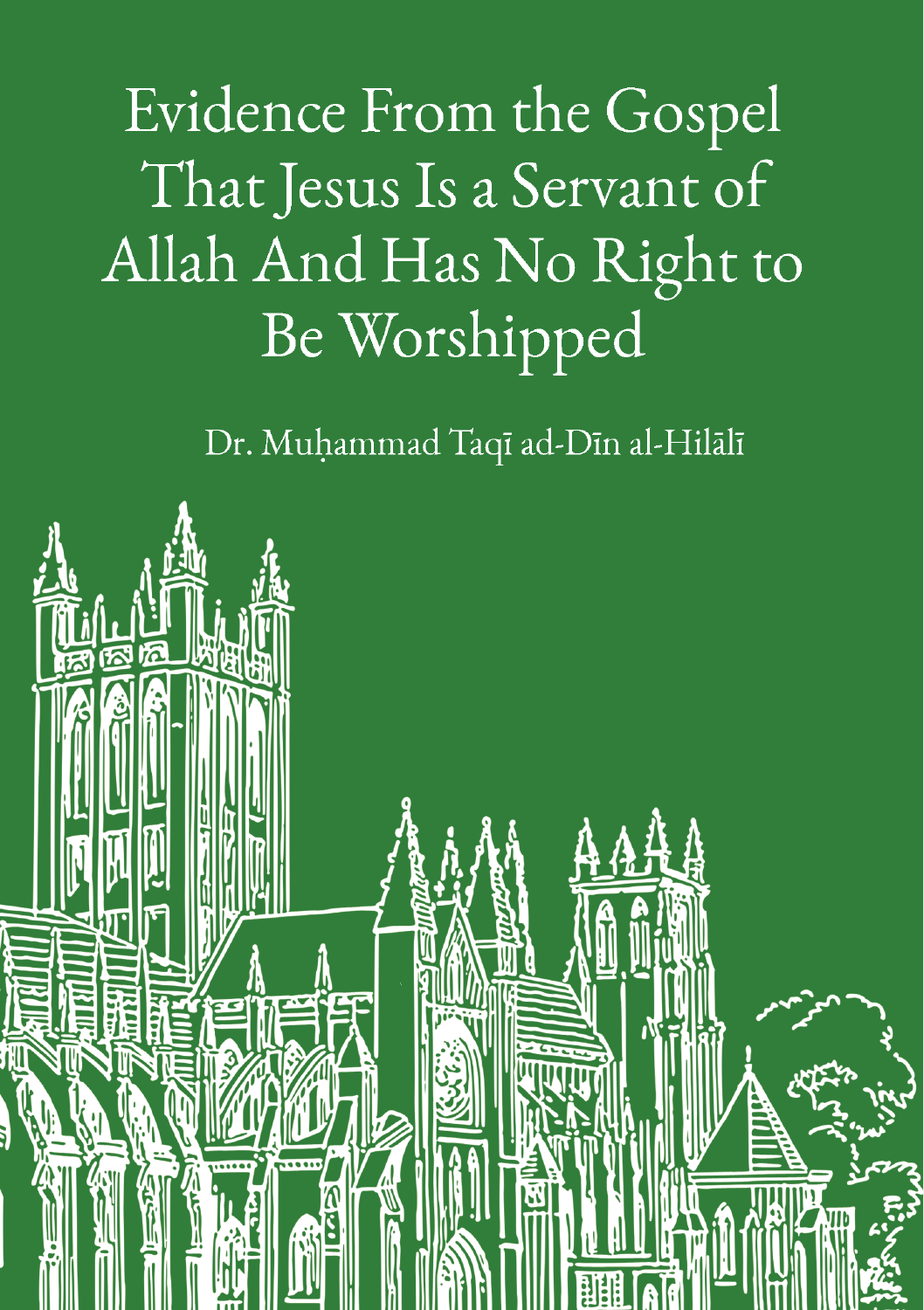## *Evidence From the Gospel That Jesus Is a Servant of Allah And Has No Right to Be Worshipped*

Dr. Muḥammad Taqī ad-Dīn al-Hilālī al-Maghribī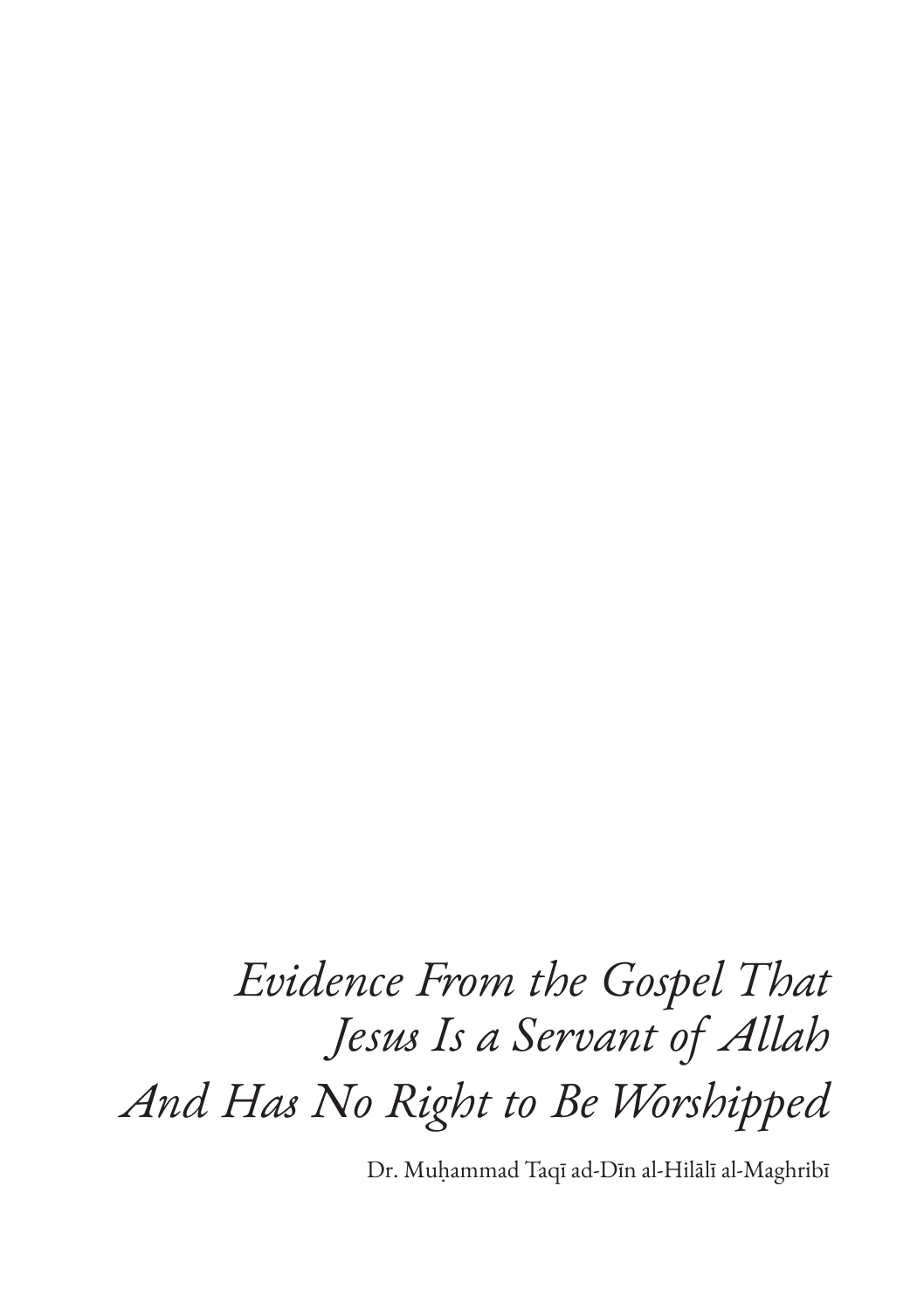O' worshippers of the Messiah we have a question. We hope it would be answered by someone who knows it.

If the One true God died because of the actions of people, if they killed Him, then what does that say about that God? Was He pleased by what they did to Him? Were it so then, blessed are those who achieve His pleasure. But if He was angry with the ones who did this to Him, then their strength then overcame His strength.

Has the creation been left without an Ever-Hearing God who answers those who call upon Him? And did the seven heavens disappear once He was placed underground since He had [originally] raised them? And are the worlds free of a God who controls them since certainly His hands became bloodied [due to crucifixion].

How could the angels refrain from aiding him while they could certainly hear His cries? And how could the wood endure holding the One true God whose back was bound in place? How could the iron get so close to Him that it would tear into His flesh and cause Him pain? And how could His enemies secure His hands for such a time that would enable them to strike his back.

Did the Messiah return himself to life or did another Lord give him his life? And how amazing is a grave that confines a God and even more amazing is the womb that carried Him. It held Him there for nine months in darkness where He was sustained by nutrients in blood.

And He emerged from the womb as a small and weak newborn with his mouth wide open for breast milk. And He eats and drinks and then does what comes naturally as a result of that; is this really a god? Allah is exalted beyond the slander of the Christians and each and every one of them will be asked about how they lied.

O worshippers of the cross for what reason do you magnify it [the cross] and vilify anyone who is skeptical? And do sound intellects seek anything but to break it or burn it and surely the one who initially applied it? [That is a truly cursed device, so discard it and do not kiss it when you see it.]

Since the One true God was placed forcefully on a cross and His hands were fastened with nails; the Lord of everything in creation was humiliated upon it and yet you worship it? Certainly, you are from His enemies if you have magnified it because it contained the Lord of the servants and raised Him. And certainly the cross was lost so if we have seen its shape we are reminded of it. So why haven't you prostrated yourselves to the graves since a grave once contained the Lord within it?

So O' worshipper of the Messiah, wake up, since this is his beginning and his end.

[*Ighāthah al-Lahfān fī Maṣāyid ash-Shayṭān* 2/1063-1064]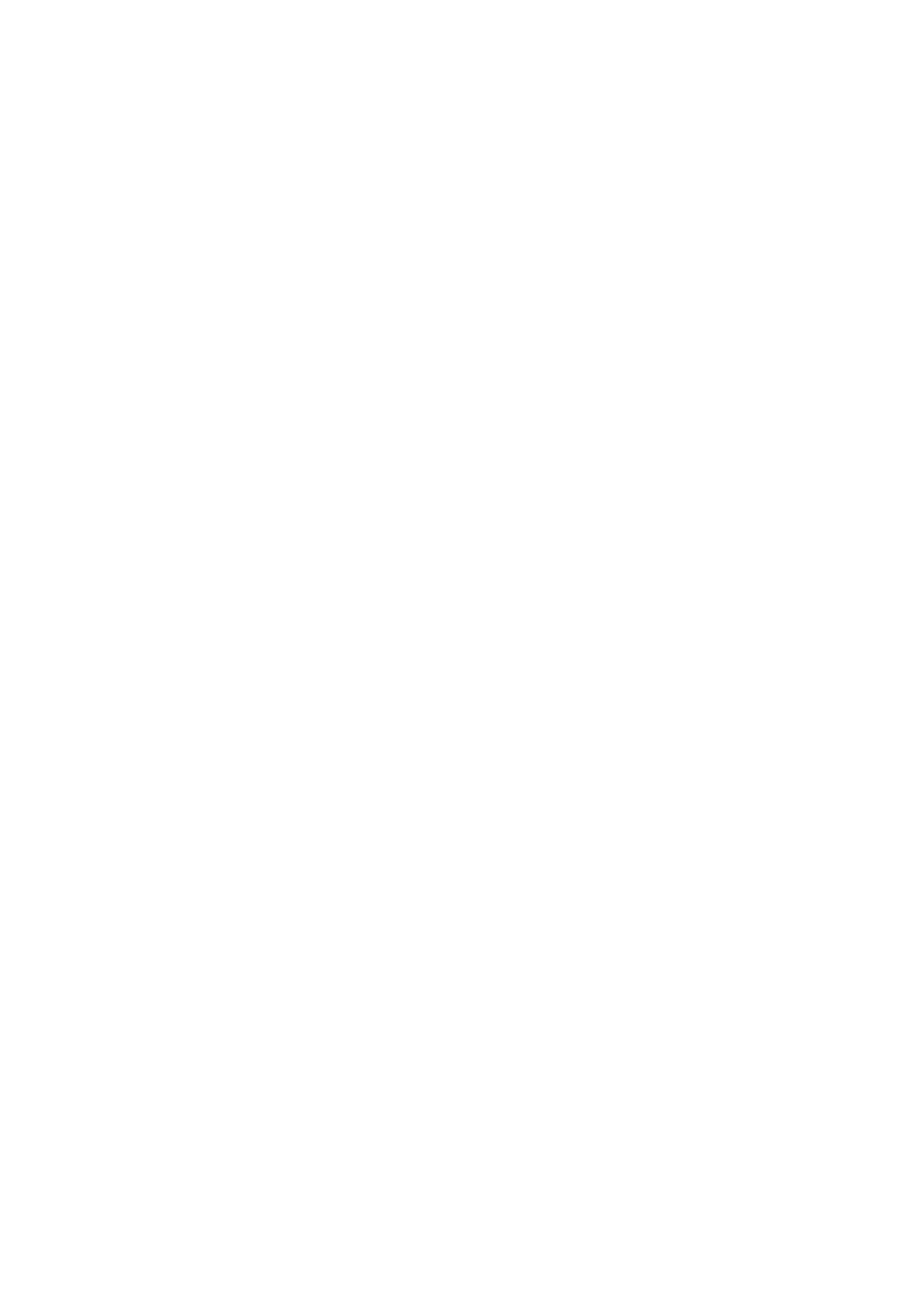#### *Evidence From the Gospel That Jesus Is a Servant of Allah And Has No Right to Be Worshipped*

First Published in Great Britain, Nov 2018CE

This publication may be reproduced, transmitted, transcribed, stored in any retrieval system or translated into any human or computer language by any means or in any form, without the prior written permission of DuSunnah Publications.

Published by: DuSunnah Publications – Masjid Daar us Sunnah, Lime Grove, Shepherds Bush, London W12 8DE Email: Admin@DuSunnah.com Tel: 0208 749 6187 Website: www.DuSunnah.com Twitter: @DaarusSunnah

Translated by: Qasim Mutiva

Cover and Interior Design by: Pario Studio - www.ParioStudio.com Info@pariostudio.com

The information and views set out in this publication are those of the author(s) and do not necessarily reflect the official opinion of the translator or DuSunnah. Neither DuSunnah nor any person acting on their behalf may be held responsible for the use which may be made of the information contained therein. Parts of this book have been slightly adapted in benefit of the target language.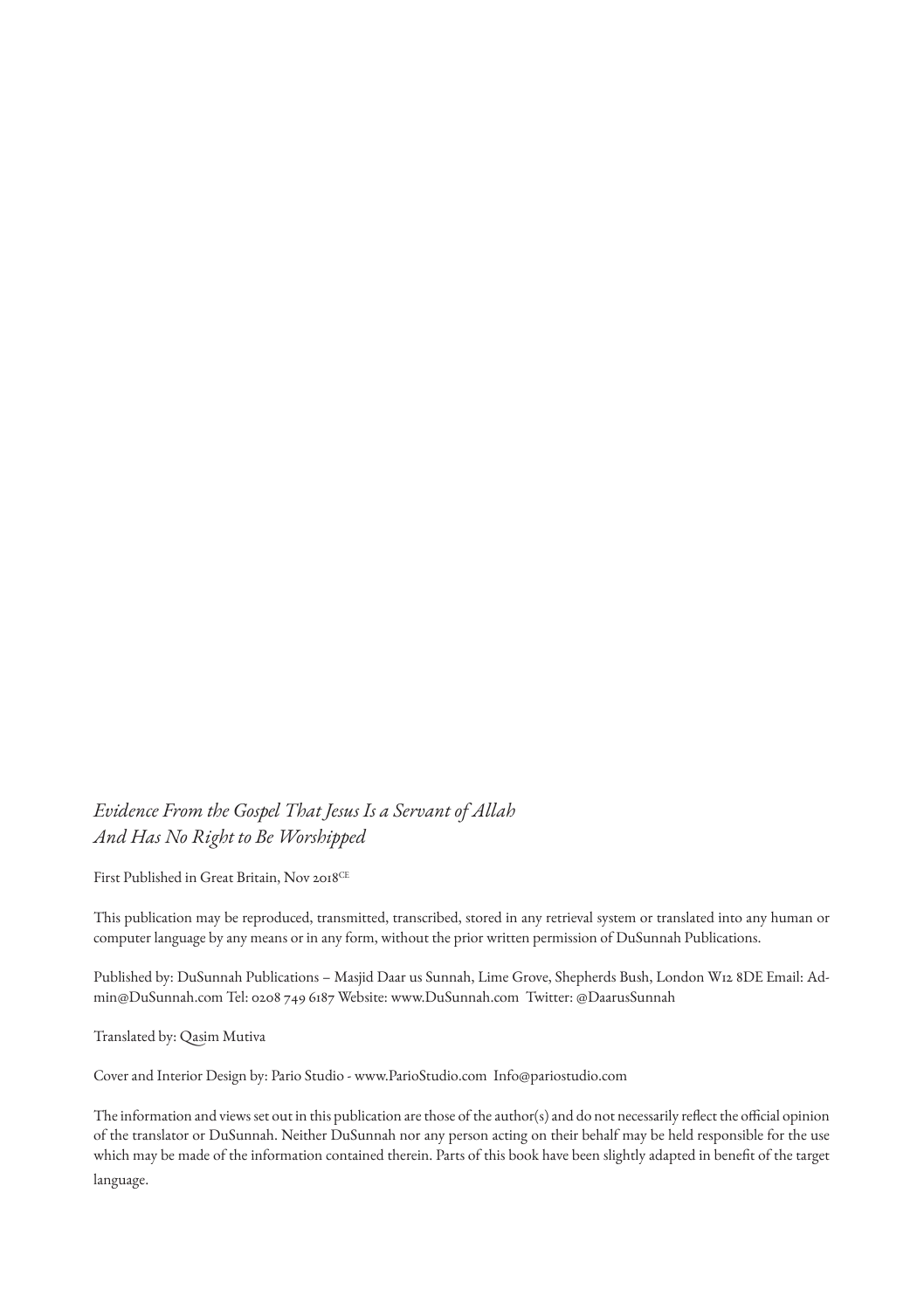#### *Introduction*

In the name of Allah, the Most-Merciful, the Bestower of Mercy; All praise is due to the possessor of might and majesty, the only one with attributes of perfection. He neither begets, nor was He begotten and there is no equal or likeness to Him. Rather, He is the Great and Exalted one who sent His Messengers to guide the people towards the worship of Him exclusively and to warn them from the polytheism that leads them to their own destruction. And may the prayers of peace and blessings of Allah be upon all of the prophets and messengers and specifically Muḥammad the last of the prophets as well as everyone who follows them upon righteousness until the Day of Resurrection.

As to what follows: my student Mr. Mundhir Ismāʿīl ad-Durūbī al-Baghdādī who used to study engineering in one of the Universities in the United States for approximately the past four years wrote me and informed me that the Christians had rallied against him and engaged him in debate regarding matters of religion and overwhelmed him to the extent that he did not know how to respond to them.

So I have authored this treatise and titled it: '*Evidence from the Gospel that Jesus is a servant of Allah and has no right to be worshipped*' and I have given him the numbers of the verses and chapters from the four Gospels so that he could extract the passages himself in English and defend himself against their attacks with them after having understood what I explained to him in Arabic. So he spent some time with the treatise until he completely understood it and then engaged them in discussion. Then when he discussed issues with them, he left them without recourse or responses and they were utterly defeated according to what he told me afterwards.

I will follow this treatise with another similar story which occurred in Baghdad. And the outcome of the situation in Baghdad was similar to the previously mentioned situation. The Muslim is not in need of evidence regarding the correctness of his religion and the corruption of the religion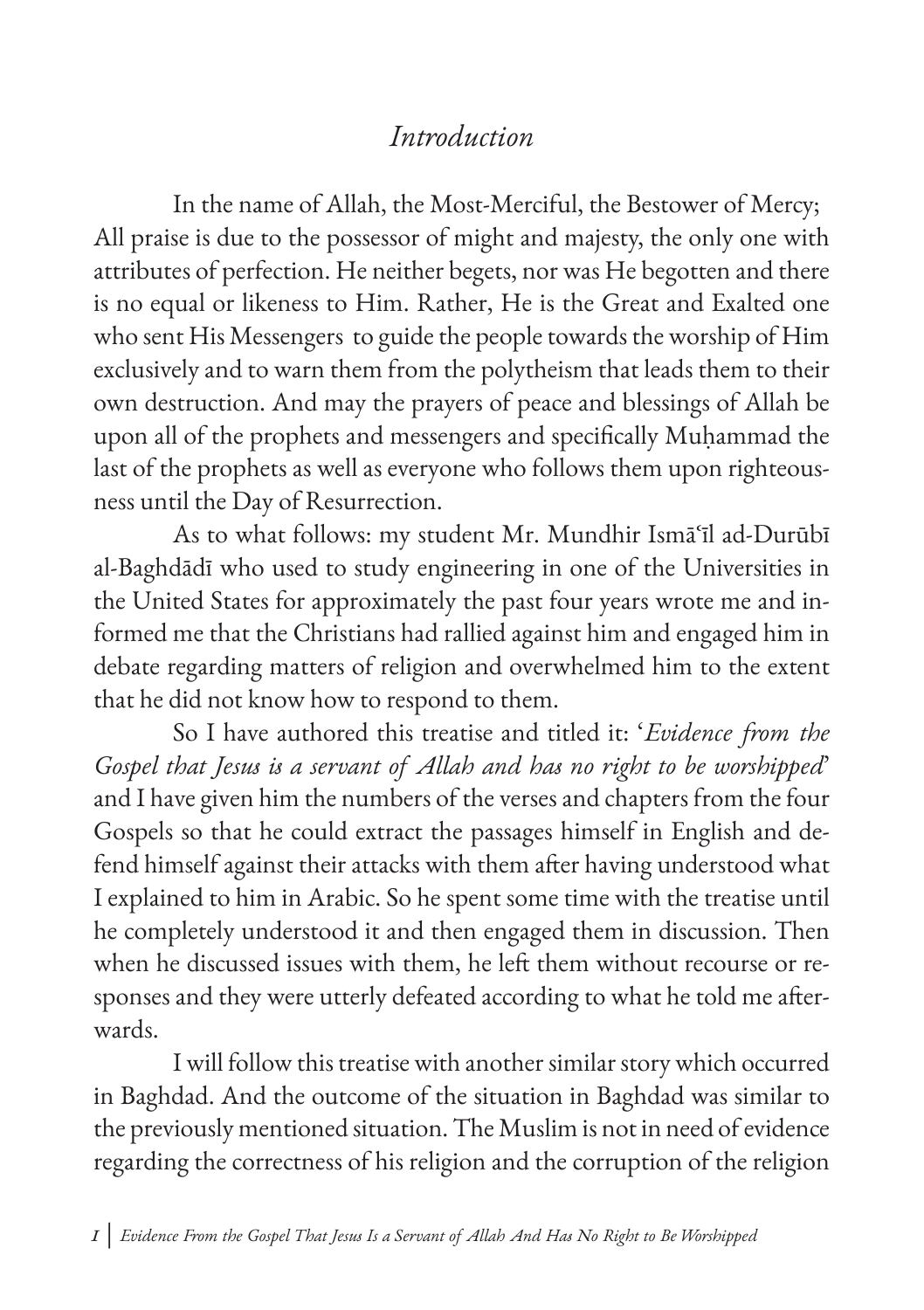of his enemies. But instead the one who is in need of evidence are those truthful brothers who support Allah and His Messenger. And surely he was truthful, the one who said: "*Islam in this time is a religion without men whereas Christianity is men without religion*."

So with their efforts, wealth, courage and patience they make the truth falsehood and falsehood the truth. And most of humanity in this time are worshippers of money and currency and expensive clothing and lavish mansions.<sup>1</sup> the Sovereign one who is worshipped, there is nothing that deserves worship except for Him; I have relied upon Him and to Him I turn in repentance.

#### *The Gospel's Explicit Mention of How Jesus Is a Servant [of Allah]*

Read from the beginning of the fourth chapter of the Gospel of Matthew until verse six and seven. In these two chapters is the explicit mention that Jesus is a servant and that Allah is the Master and the Lord in accordance with His statement in the seventh verse. And certainly, it has also been written: "Jesus said unto him, *'It is written again: 'Thou shalt not tempt the Lord thy God.'"."* [Matthew 4:7]. And in this same chapter Satan carried the Messiah and travelled around with him from place to place. So how is it possible for the devil to carry the Lord of Mercy? Allah is exalted far beyond that. Then the devil commanded him to prostrate to him and worship him and sought to tempt him with the wealth of the worldly life. So how is it possible for the devil to address Allah with the like of this belligerence? When the devil desired this from him, Jesus responded with his

1 "The worship of wealth is similar to what is described in the ḥadīth: 'Let the slave of *Dīnār*, *Dirham*, and *Qaṭīfa* and *Khamīṣah* perish since he is pleased when these things are given to him but ungrateful when they are not...'[*Ṣaḥīḥ al-Bukhārī*] The scholars have explained this type of worship to be the lesser form of polytheism and not the major type of polytheism that expels anddd individual from the religion."(Rabīʿ).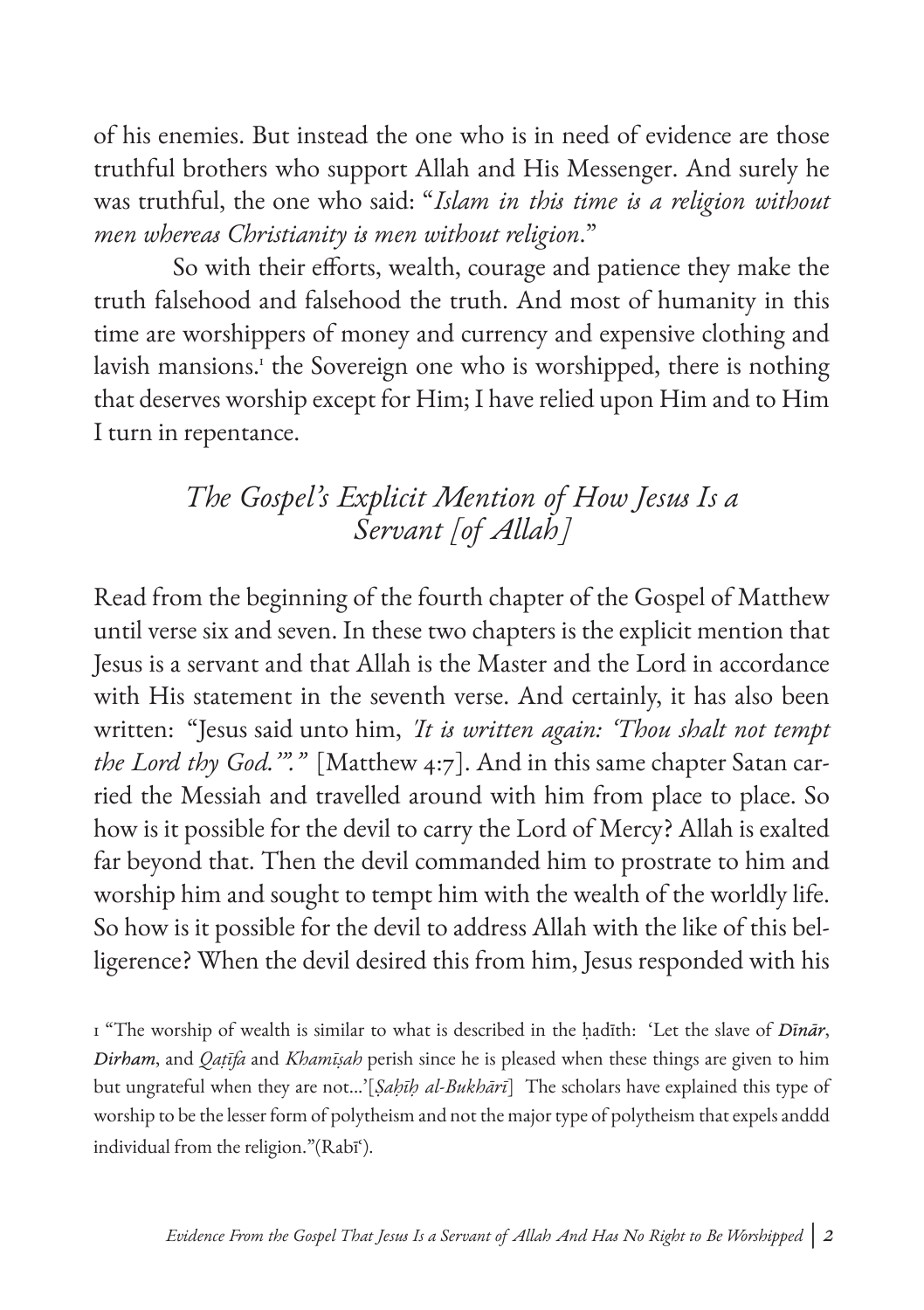statement: "*….For it is written: 'Thou shalt worship the Lord thy God, and Him only shalt thou serve*.'" [Matthew 4:10]

Consider this tenth verse since the Messiah doesn't refer to himself as the "son of God" as far as I know. Instead, he used to refer to himself as "son of man" except in situations where he heard people refer to him as such in which case he does not reject it –according to what is written in the gospels- but there is no exclusive distinction to this.

#### *The Intended Meaning Behind the Expression "son of God" that is Mentioned in the Gospels*

In the language of the Torah and the Gospel everyone who is righteous and dutiful is referred to as "son of God". In the ninth verse from the fifth chapter of the Gospel of Matthew it is written: *"Blessed are the peacemakers: for they shall be called the children of God.*" [Matthew 5:9] and in the very same chapter there is the following statement in verse forty-five: "*That ye may be the children of your Father which is in heaven…*" [Matthew 5:45] And in verse number forty-eight: "*Be ye therefore perfect, even as your Father which is in heaven is perfect.*" [Matthew 5:48], whilst in the first verse of the sixth chapter [we find]: "*…otherwise ye have no reward of your Father which is in heaven*."2 [Matthew 6:1].

<sup>2 [</sup>Rabīʿ]: "It should not be ruled out that referring to Allah as 'the Father' and referring to mankind as 'Sons of God' may be from the fabrications of the Jews and the Christians and their distortions and alterations to the text of the Torah and the Gospel. And from the proof of this is Allah's rejection of this practice in His statement: 'The Jews and the Christians say: We are the children of God and His beloved ones.' [Q 5:18] then Allah said in refutation of this claim: 'Then say then why does He punish you for your sins? You are merely human beings from those who He created…' [Q 5:18] And He the Exalted says: 'The Jews said Ezra is the son of God, and the Christians said that the Messiah is the son of God…' [Q 9:30] Then Allah said in refutation of them: '…that is their statement from their own mouths. They repeat the statement that earlier disbelievers said. May God curse them; how are they so deluded?' [Q 9:30] In fact the Christians said that Allah is the Messiah [Jesus] the son of Mary. But Allah rejected this concept and declared them disbelievers in His statement: 'Certainly, those who say God is the Messiah, the son of Mary have disbelieved...'  $[Q_{5:17}]$ "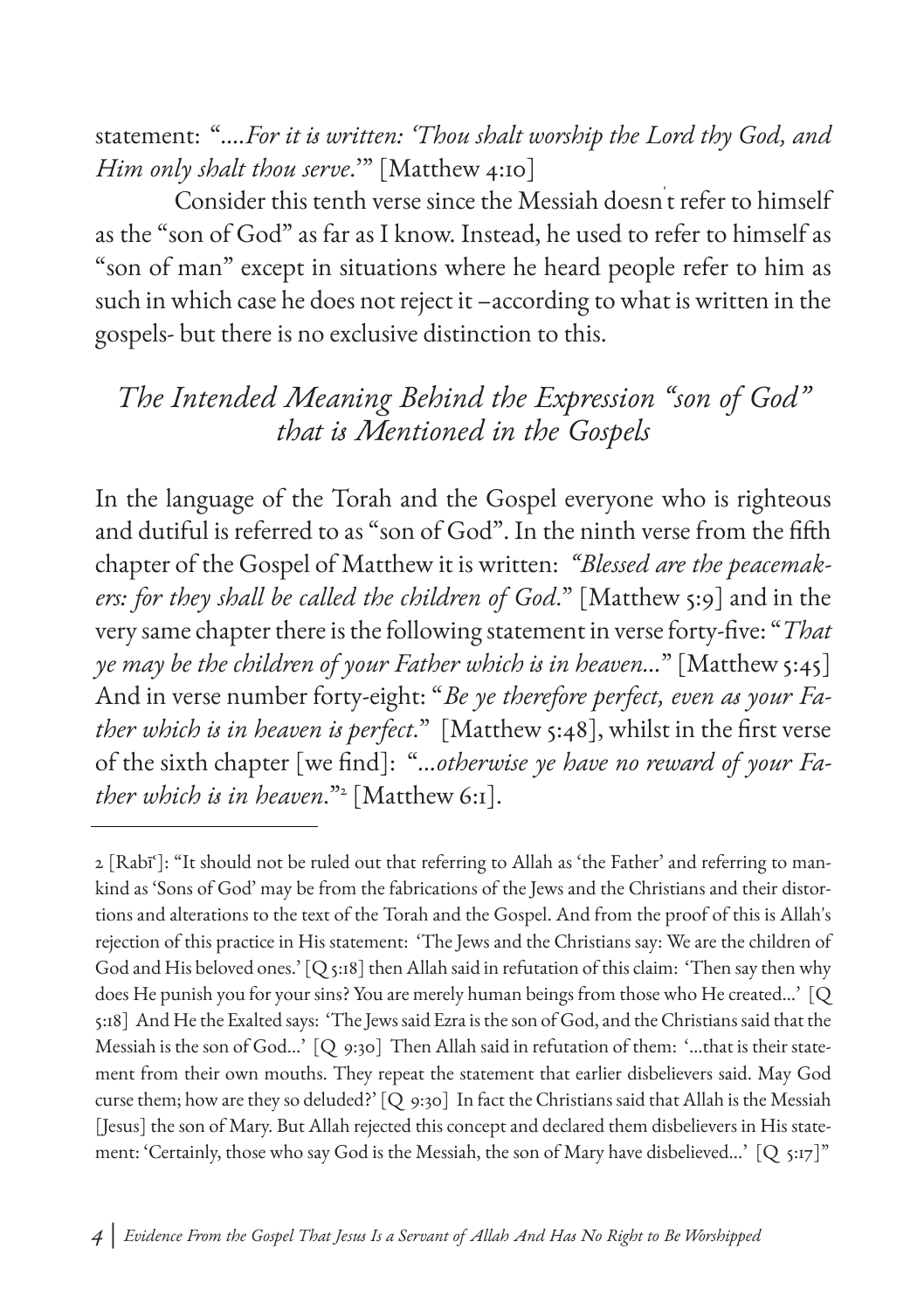#### *An Example of Christian Distortion of their Book*

In the twenty-first verse of the seventh chapter the word "Lord" here is translated in such a way that it implies that the Messiah is Allah. However, the one who contemplates the rest of the verse realises that it confirms his station as a worshipper. So the correct translation would be: "*Not every one that saith unto me, lord, lord, shall enter into the kingdom of heaven; but he that doeth the will of my Father which is in heaven*." [Matthew 7:21]

It has already preceded that the use of the term father to refer to Allah has come in numerous places in the Bible and it isn't specific to the Messiah.

#### *The Explicit Mention of Jesus's Servitude in the Gospel*

In verse number twenty-five from chapter eleven [we find]: "*… I thank thee, O Father, Lord of heaven and earth, because thou hast hid these things from the wise and prudent, and hast revealed them unto babes*."[Matthew11:25.], we also find in verse number twenty-three from the fourteenth chapter [there is]: "*And when he had sent the multitudes away, he went up into a mountain apart to pray: and when the evening was come, he was there alone*." [Matthew14:23.]

I say that if he were in fact Allah or some part of Him, then why would he pray since prayer doesn't occur except from the deficient servant who is in need of the mercy of Allah as Allah says in *Sūrah Fāṭir*: "O people, it is you who are in need of Allah. Allah is free of need and worthy of all praise." [Qr 35:15], Allah says "Certainly, there is no one in the heavens or upon the earth except that he approaches the Lord of Mercy as a servant." [Q 19:93].

In verse twenty-one through twenty-seven from chapter fifteen is the story of the Canaanite woman which contains the following issues:

> 1. Negation of the characteristic of mercy from Jesus if this narration can be trusted or considered reliable.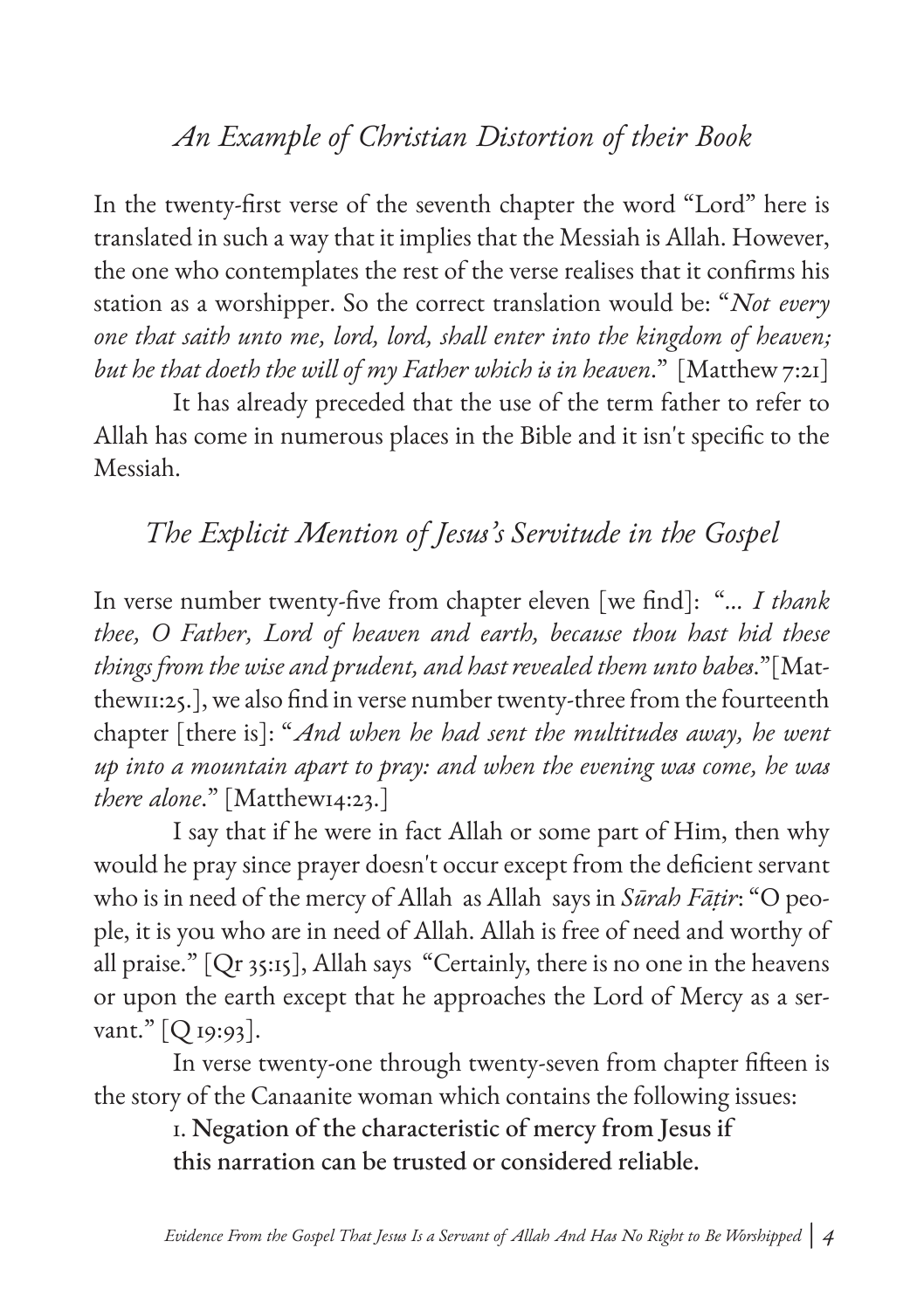2. Despicable discrimination since he would heal the children of his own people but no one other than them even though he had nothing to lose.

3. Nationalistic pride and arrogance and boasting of one's lineage while criticizing others and likening them to dogs. 4. That the woman was an ignorant polytheist who

debated him and won. 3

In verses sixteen and seventeen from the nineteenth chapter a young man came to the Messiah and said to him: "*Why callest thou me good? there is none good but one, that is, God…*" [Matthew 19:17]. And also in this verse is his acknowledgement of his place as a servant.

In verses forty-five and forty-six from chapter twenty-one when they sought to capture him but they feared from the masses because according to them, he was a prophet and in this is evidence that the numbers of believers in Jesus during his time did not believe that he was a deity or the son of God or one of three persons in the trinity. Instead, they used to believe that he was only a prophet and this is the strongest of the evidence against those who claim that he is divine if only they would reflect.

In verse number eight from chapter twenty-three [we find]: "*But be not ye called Rabbi: for one is your Master, even Christ; and all ye are brethren*." [Matthew 23:8].

In this is proof that the Messiah is a servant and that the Master is one and He is Allah. And they have translated this verse into Arabic and distorted it intentionally in order to imply that the Messiah is the Master.

<sup>3 [</sup>Rabīʿ]: "The author certainly doubts the authenticity of this story. Rather, it would have been more appropriate for him to explicitly state the falsehood of this story. And from the evidence that indicates the severity of this falsehood is the statement of Allah the Exalted regarding His Prophet Jesus in which He mentions the statement of Jibrīl to Mary: "He said: thus it will be. And your Lord says it is easy for Me; and We will make him a sign to all people and a mercy from Us. This is a matter already decreed." [Q 19:21] So we explicitly state the falsehood of this story because it involves what must be avoided; meaning the believer must avoid it not to mention a Prophet and Messenger that Allah has made a sign for the people and a mercy to them."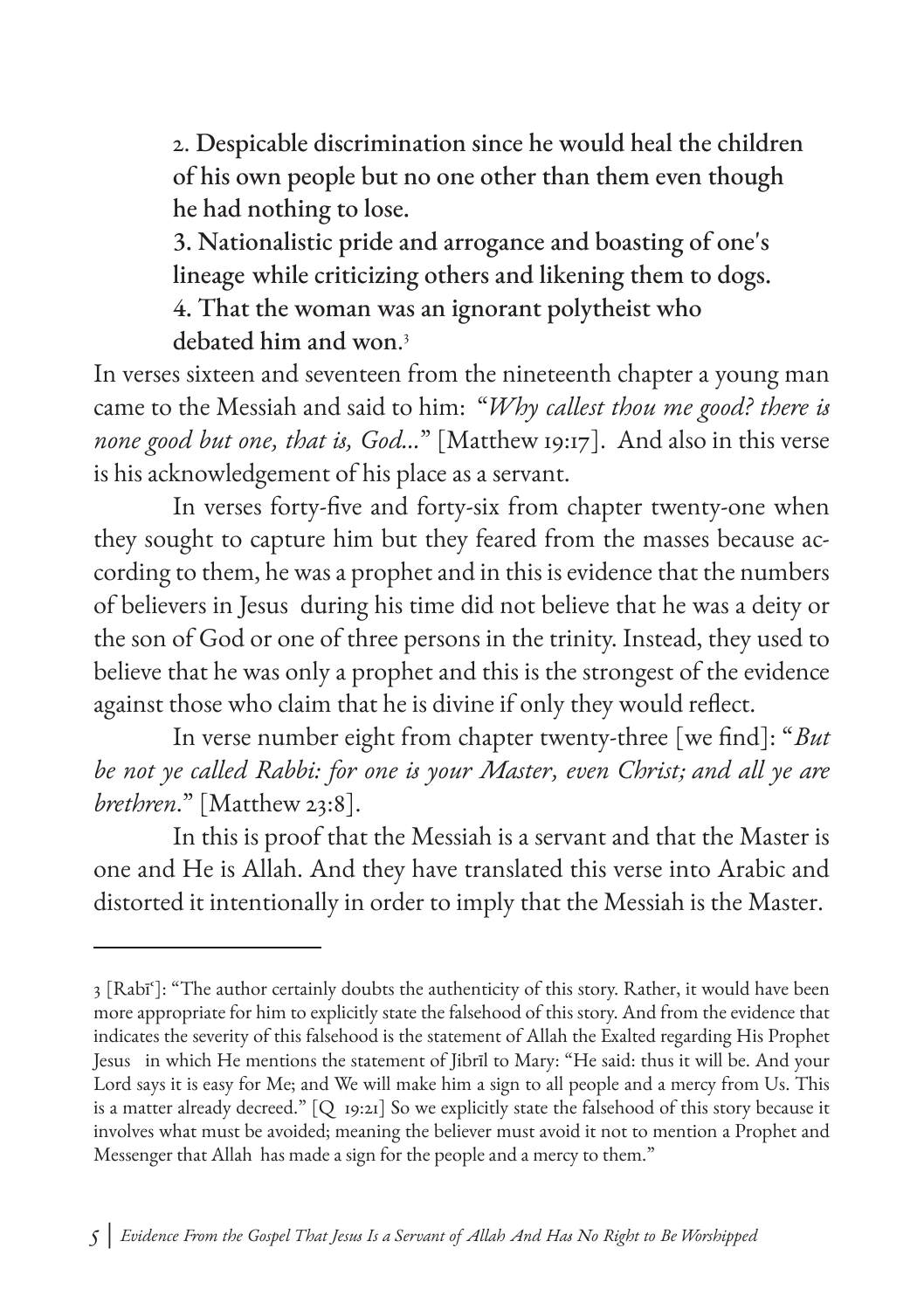As for the English translation, then it seems to be free of this corruption. And also in this chapter in verse nine [we read]: "*And call no man your father upon the earth: for one is your Father, which is in heaven.*" [Matthew 23:9].

From that you realise that fatherhood and sonship mean the relationship between the servant and his Lord which is confirmed in the Bible for everyone and it is not specific to the Messiah. And in verse number thirty-six from chapter twenty-four [we read]: "*But of that day and hour knoweth no man, no, not the angels of heaven, but my Father only.*" [Matthew 24:36]. This is a definitive proof that the hour is known by no one except Allah. This also proves that the knowledge of the Messiah is limited like the rest of mankind and that only Allah is the one whose knowledge encompasses everything.

In verse thirty-nine from chapter twenty-six [we read] that the Messiah fell down in prostration to Allah and said: "*…O my Father, if it be possible, let this cup pass from me: nevertheless not as I will, but as thou*  wilt." [Matthew 26:39] If this narration is correct then certainly the individual who said it was ignorant of the ability of Allah4 and recognized that he was a worshipper of Allah and that Allah is the one who tends to his affairs.

In the seventh and eighth verses from chapter twenty-seven [we read]: "*And they took counsel, and bought with them the potter's field, to bury strangers in. Wherefore that field was called, The field of blood, unto this day.*" [Matthew 27:7-8]. From this we know that the Bible was not written during the time of the Messiah and that it was written a long time after him from the stories and narrations that were on the people's minds.

In verse number forty-six [we read]: "*And about the ninth hour* 

<sup>4 [</sup>Rabīʿ]: "Certainly, the author doesn't believe in the authenticity of this passage as you can see. And he has a right to feel that way and because of this he said: 'certainly the individual who said it was ignorant of the ability of Allah…' so he views that the one who says this is an individual who is ignorant concerning the ability of Allah so according to him it must have been other than the Prophet of Allah Jesus. Even though the expression 'O my Father' is from the distortion of the Christians, perhaps it was changed from the phrase: 'O Allah' or 'O my Lord' or 'O my God'."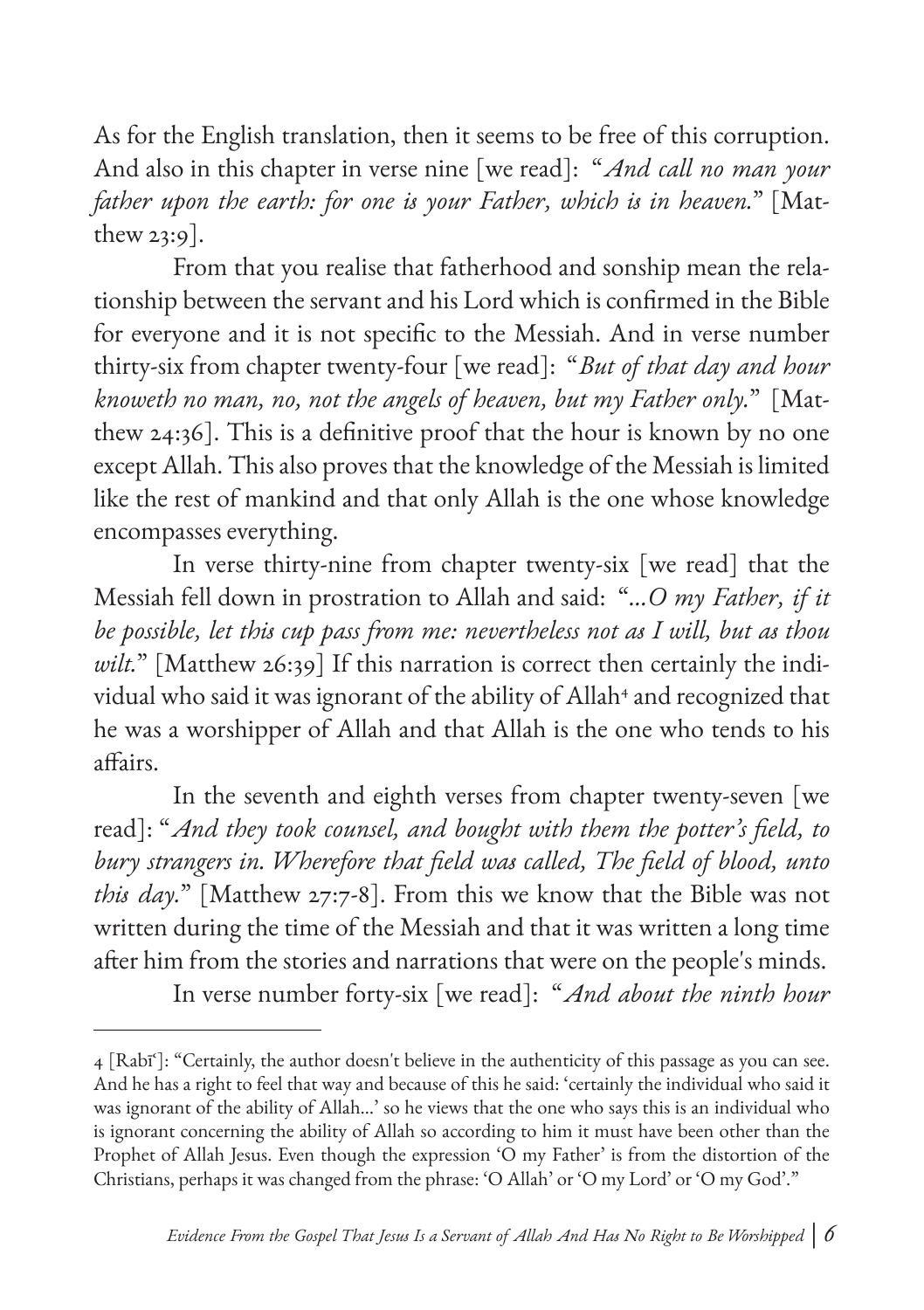*Jesus cried with a loud voice, saying, Eli, Eli, lama sabachthani? that is to say, My God, my God, why hast thou forsaken me?*"

This is from the greatest proofs that the one who uttered this speech was not from the believers in Allah, not to mention from the prophets of Allah since Allah doesn't break His promises. And His prophets are not in doubt concerning His promise.

#### *The Foretelling of the Prophethood of Muḥammad in the Gospel*

In verses fifteen and sixteen from the fourteenth chapter in the Gospel of John [we read]: "If ye love me, keep my commandments. And I will pray the Father, and he shall give you another Comforter, that he may abide with you forever;" [John 14:15-16]. The scholars of Islam have said that this other "comforter" is Muḥammad the Messenger of Allah and his abiding with you forever means that his legislation will endure as will the book that was sent down to him.

In verses twenty-six and twenty-seven from the fifteenth chapter [we read] the words: "*But when the Comforter is come, whom I will send unto<sup>5</sup> you from the Father, even the Spirit of truth, which proceedeth from the Father, he shall testify of me: And ye also shall bear witness, because ye have been with me from the beginning*." [John 15:26-27]

From the fifth to the eighth verse from the sixteenth chapter [we read]: "*But now I go my way to him that sent me; and none of you asketh me, Whither goest thou? But because I have said these things unto you, sorrow hath filled your heart. Nevertheless I tell you the truth; It is expedient for you that I go away: for if I go not away, the Comforter will not come unto* 

<sup>5 [</sup>Rabīʿ]: "What is apparent from the statement: 'whom I will send unto you' is that it is distorted from 'whom Allah will send to you' And this is supported by the statement of Allah the Exalted: "O children of Israel, certainly I am the Messenger of Allah to you, confirming the Torah that came before me and giving glad tidings of a messenger to come after me whose name is Aḥmad." [Q  $61:6$ <sup>"</sup>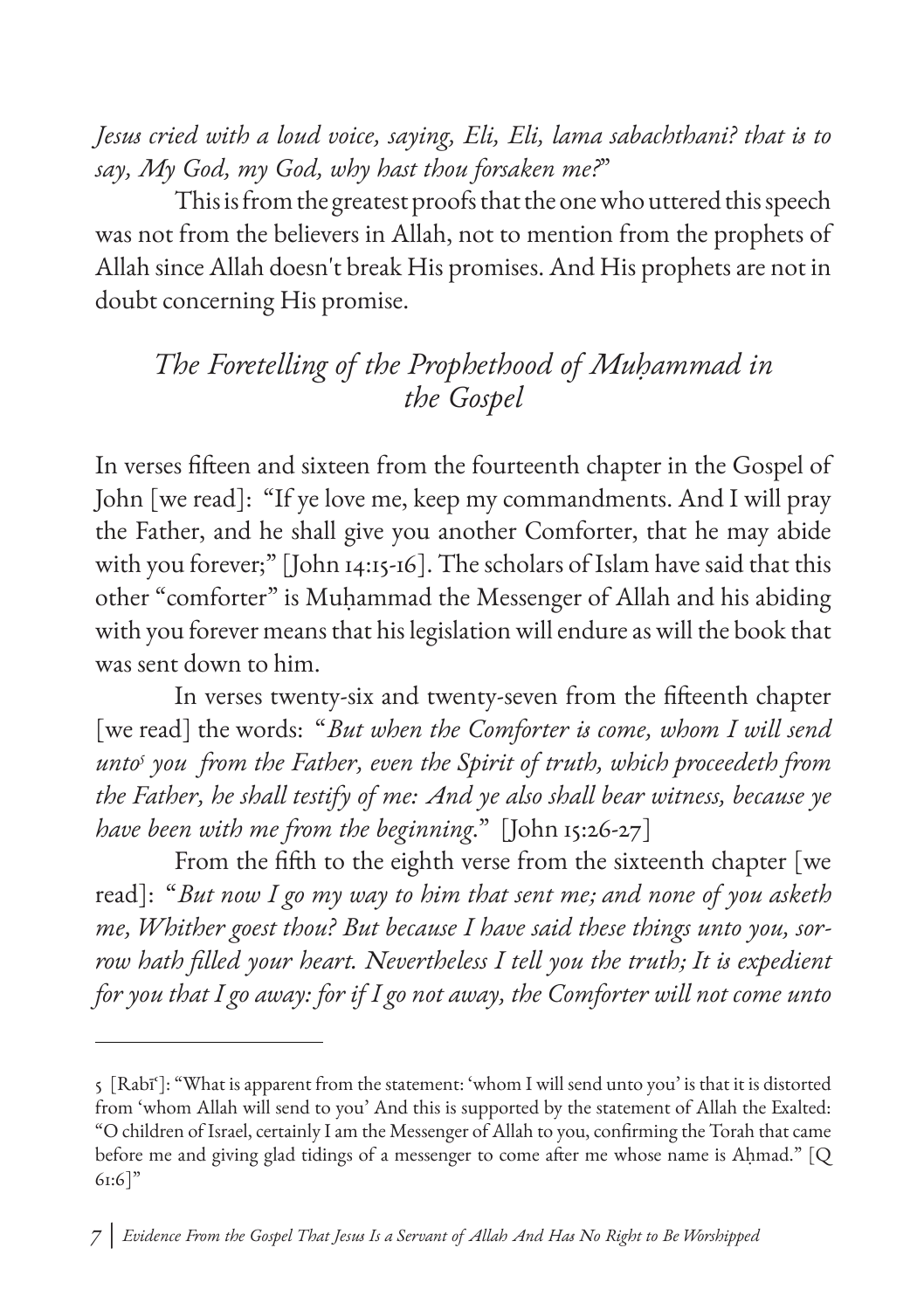*you; but if I depart, I will send him unto you. And when he is come, he will reprove the world of sin, and of righteousness, and of judgment*" [John 16:8] And from verse twelve until fourteen [we read]: "*I have yet many things to say unto you, but ye cannot bear them now. Howbeit when he, the Spirit of truth, is come, he will guide you into all truth: for he shall not speak of himself; but whatsoever he shall hear, that shall he speak: and he will shew you things to come. He shall glorify me: for he shall receive of mine, and shall shew it unto you*." [John 16:13]

In verse sixteen [we read]: "*A little while, and ye shall not see me: and again, a little while, and ye shall see me, because I go to the Father*." [John 16:16], the scholars of Islam have said that these characteristics that have been mentioned by the Messiah regarding the one who will come after him do not completely apply to anyone except for Muḥammad the Messenger of Allah. And certainly the individual who was foretold about in the Bible was referred to as 'Paraclete'. This name has been removed by later translators and replaced sometimes with the term 'spirit of truth' and other times with 'Comforter' and at other times with 'Holy ghost' even though the term (meaning Paraclete) is a Greek word that means the one who is praised often which is a definition that can be applied directly to the [Arabic] name Muhammad.

#### *More Evidence from the Gospels that Jesus is a Servant of Allah*

In the third verse from the seventeenth chapter [we read]: "*And this is life eternal, that they might know thee the only true God, and Jesus Christ, whom thou hast sent*." [John 17:3].

In verse twenty-eight until thirty from the twelfth chapter of the Gospel of Mark and what follows it [we read]: "*And one of the scribes came, and having heard them reasoning together, and perceiving that he had answered them well, asked him, Which is the first commandment of all? And Jesus answered him, The first of all the commandments is, Hear,*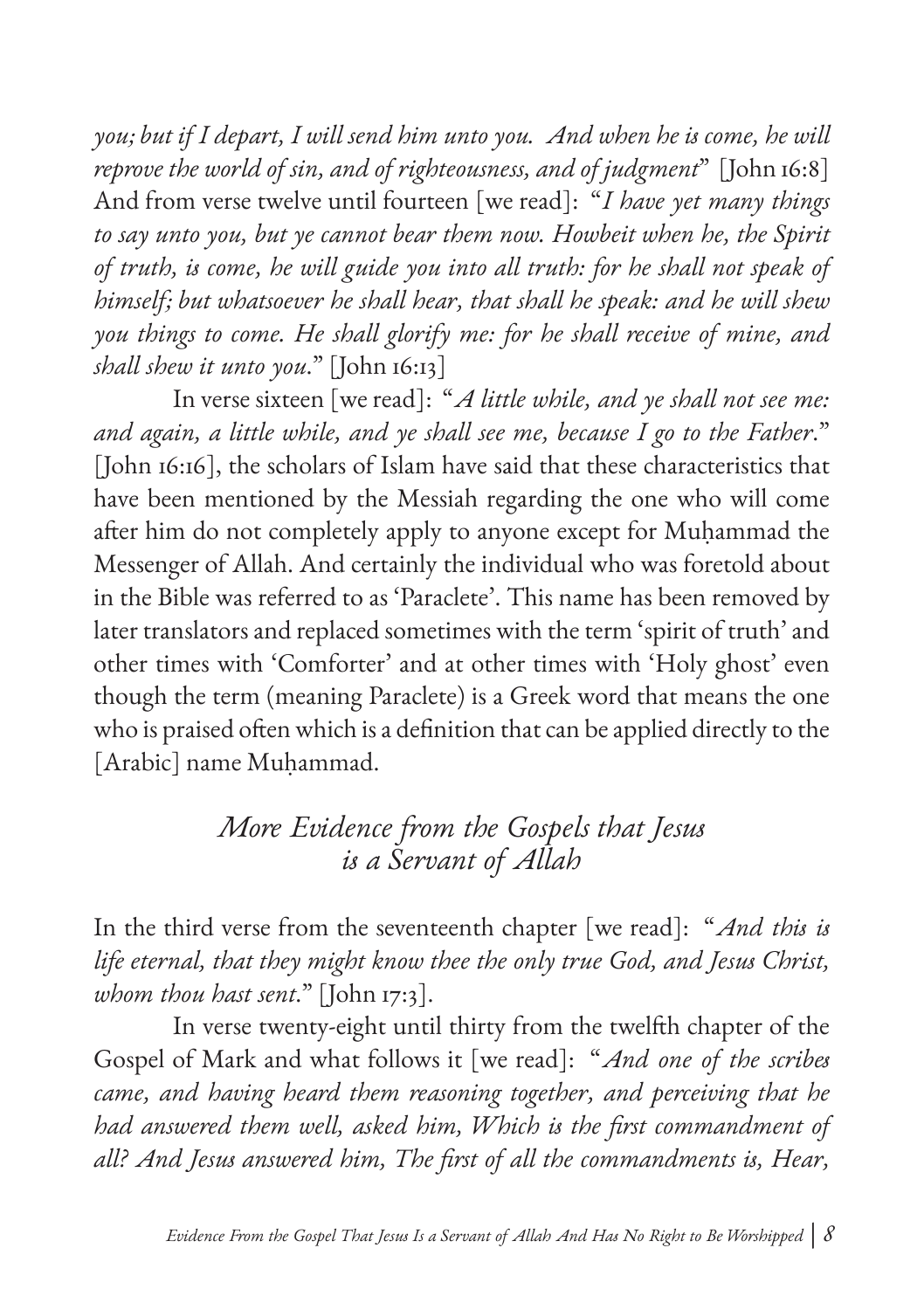*O Israel; The Lord our God is one Lord: And thou shalt love the Lord thy God with all thy heart, and with all thy soul, and with all thy mind, and with all thy strength...*" [Mark 12:28-30], this was the first commandment. In the thirty-second verse [there is] the following: "*And the scribe said unto him, Well, Master, thou hast said the truth: for there is one God; and there is none other but he* "6 [Mark 12:32] and in verse thirty-four [there is]: "*…he said unto him, Thou art not far from the kingdom of God…*" [Mark 12:34]

I say that the Messiah has bore witness that Allah is a single god and there is nothing worthy of worship besides Him and that whoever worships Him exclusively, then this individual is close to the kingdom of God. So the person who commits polytheism or makes Him one of three is thus far from the kingdom of God and thus the enemy of God.

In the thirty-second verse from the thirteenth chapter [we read]: "*But of that day and that hour knoweth no man, no, not the angels which are in heaven, neither the Son, but the Father.*" [Mark 13:32]. I say the like of this has preceded in the Gospel of Matthew and it is exactly what has been mentioned in the Qurʾān that no one knows when the hour will be established except Allah. And with this the servitude of Jesus is confirmed and it would be impossible for him to be divine and the myth of three persons deteriorates.

In the sixteenth verse from the twentieth chapter of the gospel of John [we read]: "*Jesus saith unto her, Mary. She turned herself, and saith unto him, Rabboni; which is to say, Master. Jesus saith unto her, Touch me not; for I am not yet ascended to my Father: but go to my brethren, and say unto them, I ascend unto my Father, and your Father ; and to my God, and your God. Mary Magdalene came and told the disciples that she had seen the Lord, and that he had spoken these things unto her.*"<sup>7</sup> [John 20:16-18].

6 [Rabīʿ ] In this passage is the explicit mention from the Prophet of Allah Jesus that Allah the Lord is One and a single deity and this invalidates all of the previously mentioned fabrications of the Christians."

7 [Rabīʿ ] "And I have pointed out on more than one occasion that the term father and son as it relates to Jesus is certainly from the distortion of the Christians and we have presented the textual evidence for this in the beginning of our comments."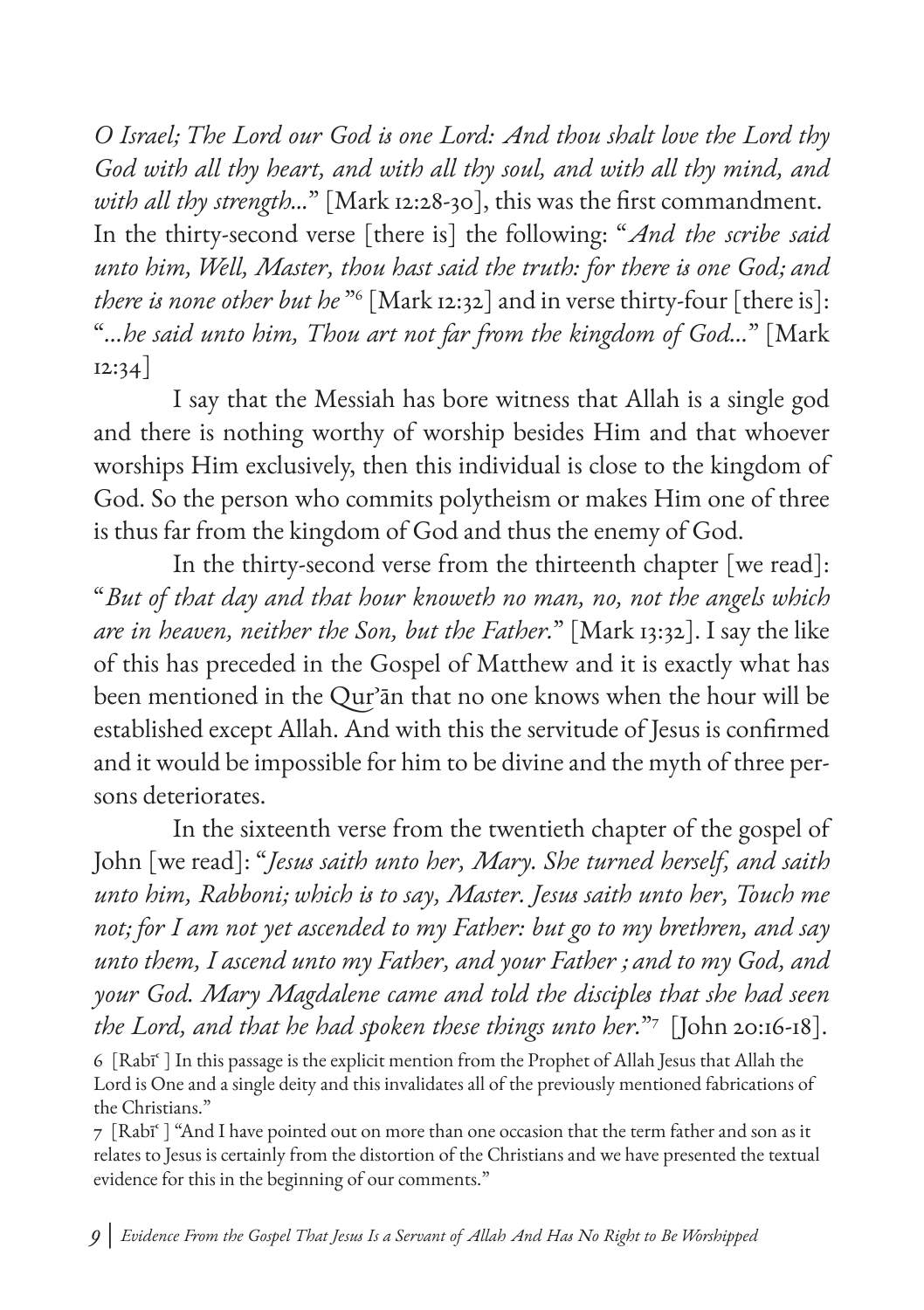I say that the Messiah bore witness that Allah was his God and their God and that there was no difference between him and them in terms of servitude and worship. So whoever claims that the Messiah is a god has belied the Messiah himself as well as all of the prophets and messengers.

#### *Concluding With Evidence That the Story of the Crucifixion Was Fabricated*

The first proof: The Bible bears witness to the fact that Jesus used to be well known amongst them. He used to offer sermons in the al-Aqṣá Mosque which they used to call the Temple of Solomon so there is no need for the Jews to pay thirty pieces of silver for someone to find him.

The second proof: Certainly, they have narrated that the twelfth disciple Judas (Iscariot) took thirty silver pieces from the Jews in order to show them where he is. Then once he showed them where he was and they arrested him, he returned the silver, regretted his action and freed himself from what they had done before hanging himself. All of this supposedly occurred within a period which was less than twenty-four hours; and certainly there are obvious contradictions here.

The third proof [and it is the most important]: In fact, this proof by itself is sufficient in proving the baseless nature of this story because when the Jews judged that he should be executed and they sought after the approval of the ruler Pontius Pilate and they sent Jesus to him; in verse number eleven from the thirteenth chapter from the Gospel of Matthew the ruler asked Jesus if he was from the kings of the Jews. Jesus responded saying: "*Thou sayest.*" [Matthew 27:11] Then when the leaders and prominent religious figures from the Jews complained that he disbelieved and said concerning the religion what justified his execution Pontius Pilate asked him: "*Hearest thou not how many things they witness against thee?*" [Matthew 27:13]. But Jesus refused to speak or say anything even a single word.

The Christians will interpret this as though he sought to be cruci-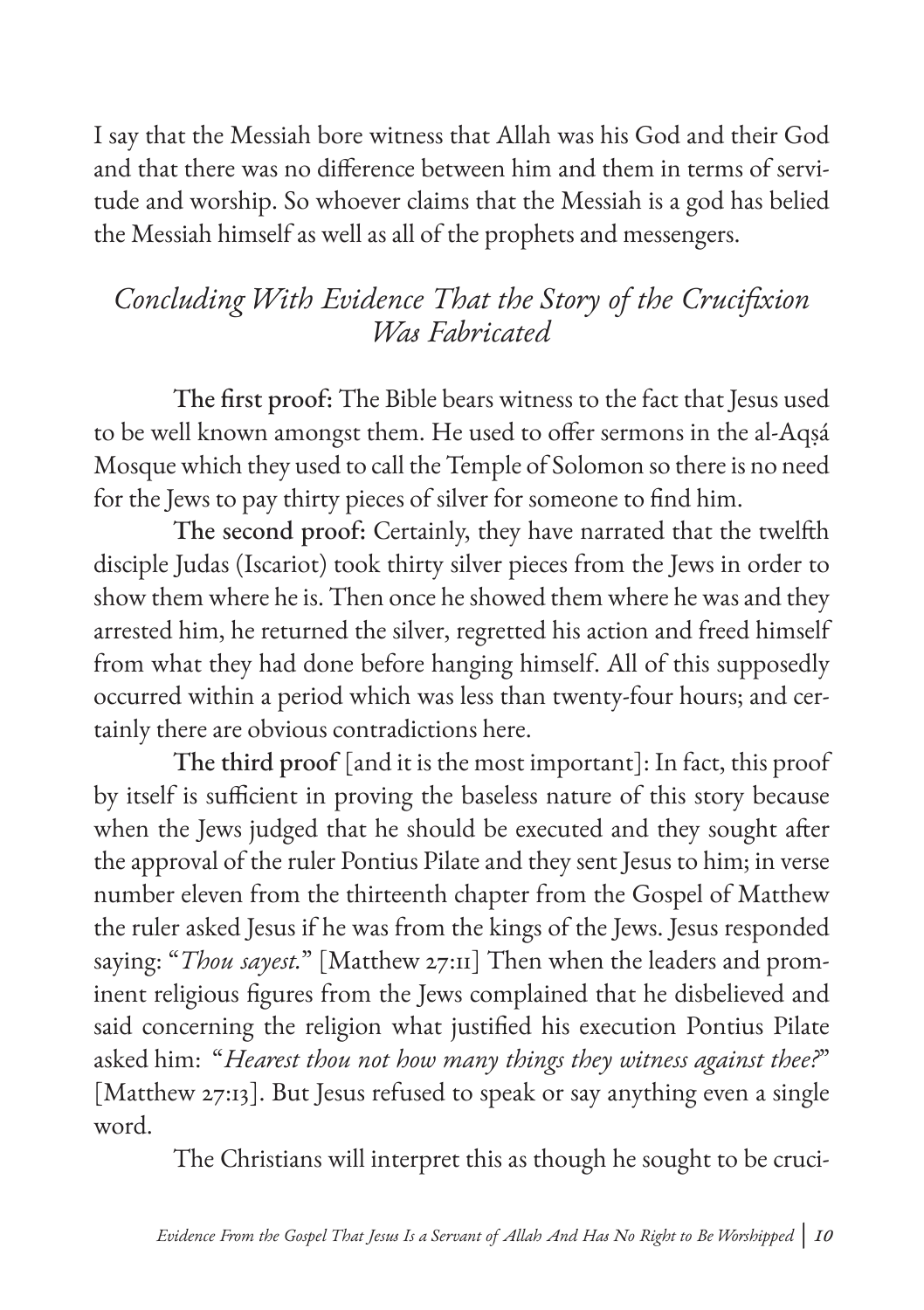fied in order to become a blood sacrifice for the people and forgive them of their sins. But then why would he ask Allah for the cup to be passed from him (meaning his execution)? Why did he shout while he was being crucified: "*My God, my God, why hast thou forsaken me?*" [Matthew 27:46].

How could he remain silent and not clarify the truth even if it didn't involve him seeking to vindicate himself and his followers and justify the truth? And he possessed an eloquent tongue which enabled him to offer long sermons filled with criticism and rebuke for the scholars of the Jews. No intelligent person can believe that. And if the story of the crucifixion and blood sacrifice is debunked, then everything that the Christians have built the foundation of their doctrine upon is destroyed.

#### *The Zealousness of the Christians and their Animosity Towards the Muslims*

What I read in the honourable al-Mīthāq newspaper regarding the partiality of the Christians and their unreasonably biased view of Islam from a crooked eye that opposes what has been seen and flips it head over heels which reminds me of something similar that happened to me.

From this was when I was a professor in India in the College Nadwah al-ʿUlamāʾ due to the invitation of Mr. Sulaymān an-Nadawī and Dr. ʿAbdul-ʿAlī – may Allah have mercy on both of them, and I thought that I must learn a foreign language since no one can truly become cultured without doing so in this time. And the popular language in India is English so I began to learn the English language from my students and other than them. Then it became apparent to me while I was still a beginner that the English language of the people of India was not consistent with the pronunciation of the English and their level of eloquence. So I went to a Christian mission that was run by a Canadian and I convinced him to give me lessons in the English language and that I would pay him to do so. Then he said to me I will not take payment but you should consistently attend the gatherings for admonition that I give in the mission which are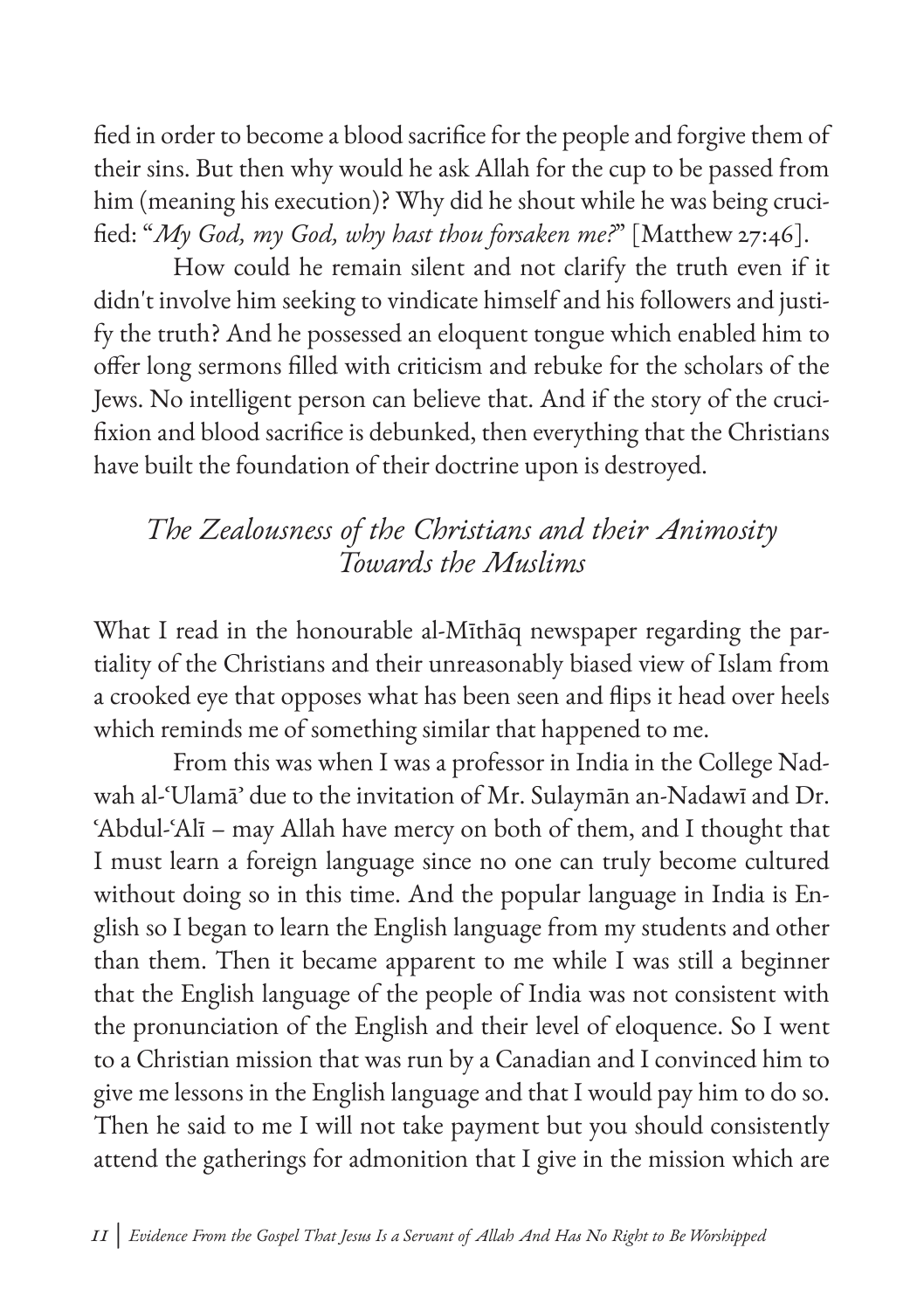offered in the English language. So then I said, I am still a beginner so I won't understand your admonition. Then he said to me attend and I will give you three lessons every week for an hour and a half for each lesson.

So then I attended his admonitions and he was a middle aged man who had reached fifty years of age but he was not really active nor was he keen on calling people to his religion. Instead, he was striving to make a living and no one really accepted his call except for very few and no one really attended his admonitions except for three individuals, his wife who was the fourth and I became the fifth. Then once the new Gregorian year arrived and before that the holiday that is called Christmas he made announcements in the newspaper that he would present the story of Jesus  $(\mathbb{I})$  the son of Mary's life and his biography with a slide projector and many people attended until the mission became full and he invited another pastor to help him with the admonition. So they alternated offering admonition from the podium and explained the pictures until the celebration was over. Then the second pastor attacked me, and he was a younger man from the United States of America whose name was Smith and this occurred in the year 1349AH which corresponds with 1930 of the Christian calendar.

#### *Responding to a Christian Doubt*

So Smith said to me: "Are you a Muslim?"

I said: "Yes."

Then he said to me: "Surely Muḥammad did not know history!"

So I said to him: "And how would you know that?" Then he said: "Because he said in the Qurʾān in *Sūrah Maryam*: 'O sister of Aaron, your father was not an evil man and your mother was not unchaste!' [Q 19:27]"

So then I said to him: "You have not really acquired much knowledge of the tricks of the Christians and their enmity towards Islam like that of George Sale who was the first to translate the Noble Qurʾān into English. And he said in his commentary of this verse: 'Several Christian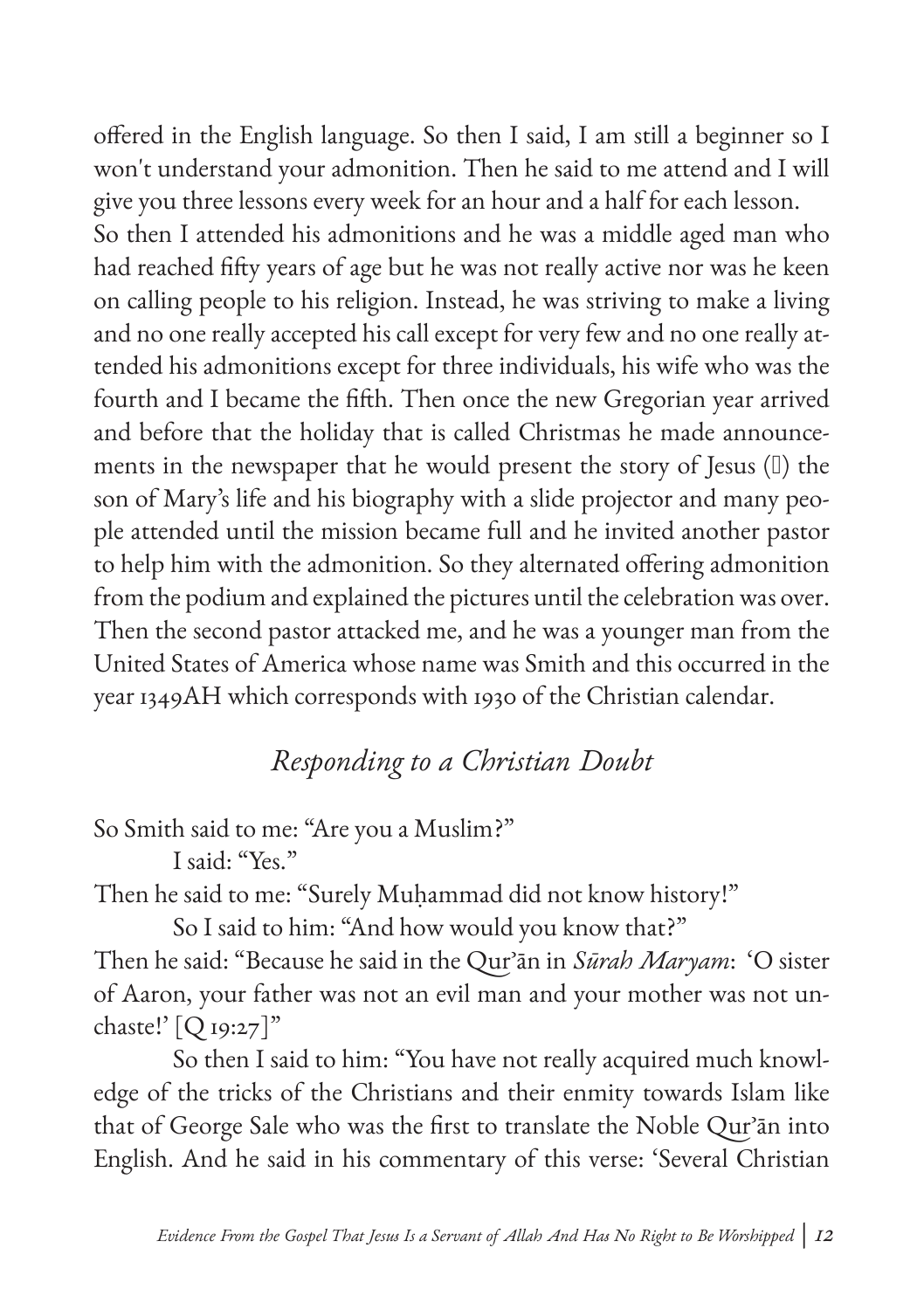writers think the Koran stands convicted of a manifest falsehood in this particular, but I am afraid the Mohammedans may avoid the charge…' " This is because none of the Muslims explain the Aaron mentioned in this verse to be the brother of Moses such that it could be said that between the time of Moses and his brother Aaron and the time of Jesus and his mother were many generations.

He said: "Mr. Aḥmad Khān the founder of Aligarh Islamic University recognized this objection."

So I said to him: "As for me then I don't recognize Mr. Aḥmad Khān nor do I know him. And I have certainly heard this response from the tongue of one of your predecessors who harboured animosity towards Islam so there is really nothing more for you to say."

Then he said to me: "There is a contradiction in the Qurʾān since it says in *Sūrah al-Māʾidah*: 'And let the followers of the Gospel judge by what Allah has sent down therein.' [Q 5:47] And in *Sūrah Āli ʿImrān* [there is]: 'And whoever desires other than Islām as a religion, then it will never be accepted from him and in the hereafter he will be from amongst the losers.' [Q 3:85] So how can we reconcile between these two passages?"

I thought for a moment and then responded with inspiration from Allah: "Before we address this objection, we must think about the conflict that existed between the Prophet and the Christians and exactly what was the nature of it?"

He said: "Tell me."

So I said: "It was concerning Jesus the son of Mary since the Christians from Najrān came to the Prophet and accused him of belittling their esteemed associate. Then he inquired: 'Who is your esteemed associate?' They said: 'Jesus the son of Mary.' He responded: 'And how have I belittled him?' They said: 'You have denied that he is the son of Allah and you have said that he is human like the rest of mankind.' So he discussed this with them and established the evidence for them but they stubbornly opposed it and then Allah sent down two verses in *Sūrah Āli ʿImrān* regarding the matter of Jesus: "Certainly, the example of Jesus is like the exam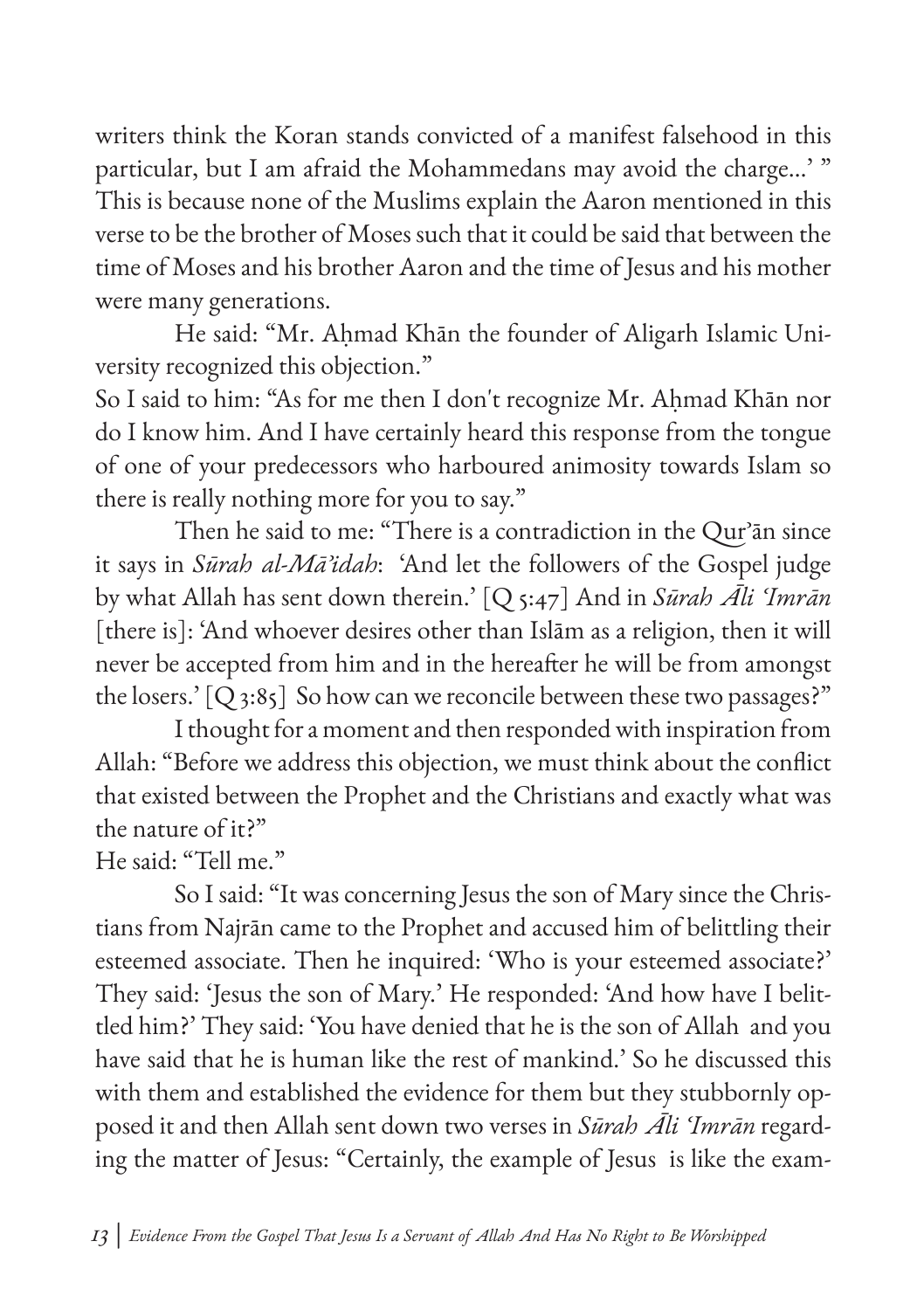ple of Adam. He created him from dust and then He said to him be, and he was. This is the truth from your Lord, so do not be one of those who doubt." [Q 3:59-60]. So when they insisted upon remaining obstinate and claimed that he was the son of Allah and that he was one of three, Allah commanded him to invoke the curse of Allah upon the liars. Then once he set out to invoke the curse of Allah upon the liars they feared that he would want to invoke the curse of Allah upon the liars and thus reconciled with him. It is regarding this conflict that Allah said: "And let the followers of the Gospel judge by what Allah has sent down therein."  $[Q_5:47]$  And the story of the delegation from Najrān to the Prophet and their offering of Christian prayer in his Mosque with his permission is mentioned in the books of prophetic narrations (*ḥadīth*) and history."

Then Smith said: "However, the Gospels indicate that he is the son of Allah and one of three."

So I said to him: "I have not read the Gospel but I believe with certainty that the Gospel is true and from Allah and what is from Allah contains no contradiction. And it must be consistent with the Qurʾān regarding the monotheistic worship of Allah and the fact that Jesus the son of Mary was a servant of Allah."

Then he said to me: "This is your condition. Zealousness prevents you from reading the Torah and Gospel. As for me, then I have the Qurʾān in three languages."

Then I said to him: "As for the Gospel in Arabic, then its language is archaic and not understandable. And as for English, then I study it in order to read it."

Then he said to me: "Promise me that you will read it and I will order you a copy from London which will arrive in a month."

So I promised him and once the copy arrived he wrote me a note with it in English which contained the following: "I ask Allah to give you through this book many blessings." I began to read it and I extracted the words that I didn't understand from dictionaries and then I read it a third time.

I mentioned those issues in a small treatise I titled '*Ḥawāmish*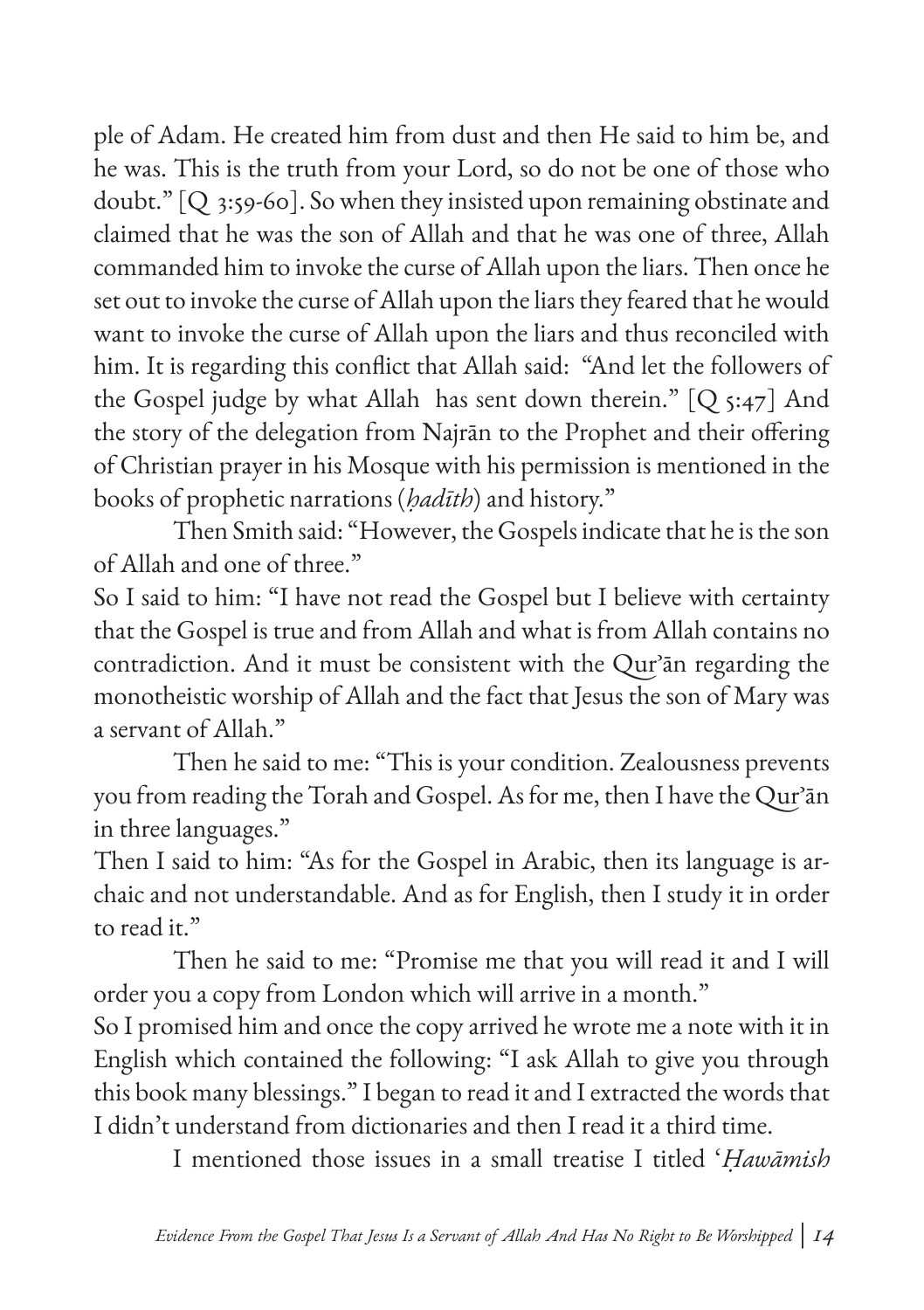*Shattá ʿalá Injīl Mattá'* and I published this treatise in the magazine ash-Shabān al-Muslimīn which is circulated in al-Baṣrah and was published by our friend al-Ḥājj Ṭa Ha al-Fayyād.

When I informed the prince Shakīb Arsalān of these notes he asked me about them and so I said they were lost at the printers and he was sadly disappointed that they were lost and I am now prepared to author a similar set of notes or perhaps an even better set. However, many of our Muslim brothers do not place much emphasis on defending their religion and likewise do not help those who wish to defend the religion; in fact some desert them.

Concerning people like this, the following lines of poetry were written: "*If I was from the tribe of Māzin my camel would not be considered lawful by the people of al-Laqīṭah from the tribe of Dhuhl ibn Shaybān. [They are] a people when evil arises, their fangs come out and they rush towards it altogether and individually. They don't ask their brother when he calls upon them regarding proof for the reasons they were called upon. [Due to extreme weakness my tribe] they reward the oppressors who oppressed them with forgiveness and reward the evildoers with good. If only my tribe were a people who when they mount their horses they strike aggressively as well trained cavalry and horsemen*."

Once the book reached me, I responded to Smith with thanks. Then once I read it and understood its meanings I wrote him another note and said to him in it: "Certainly, Allah answered your supplication and gave me through this book many blessings. However, it opposes what you are upon and invalidates it since you said to me during our discussion such & such. Yet I found in the book in chapter such & such verse such & such that what you said was incorrect and that the Gospel affirms what the Qurʾān affirms regarding the monotheistic worship of Allah exclusively and the humanity of Jesus and his station as a servant of Allah with the utmost clarity in many different places."

I swear that this young pastor was sincere in his call and extremely overzealous. And every time I said to him that this opposes the intellect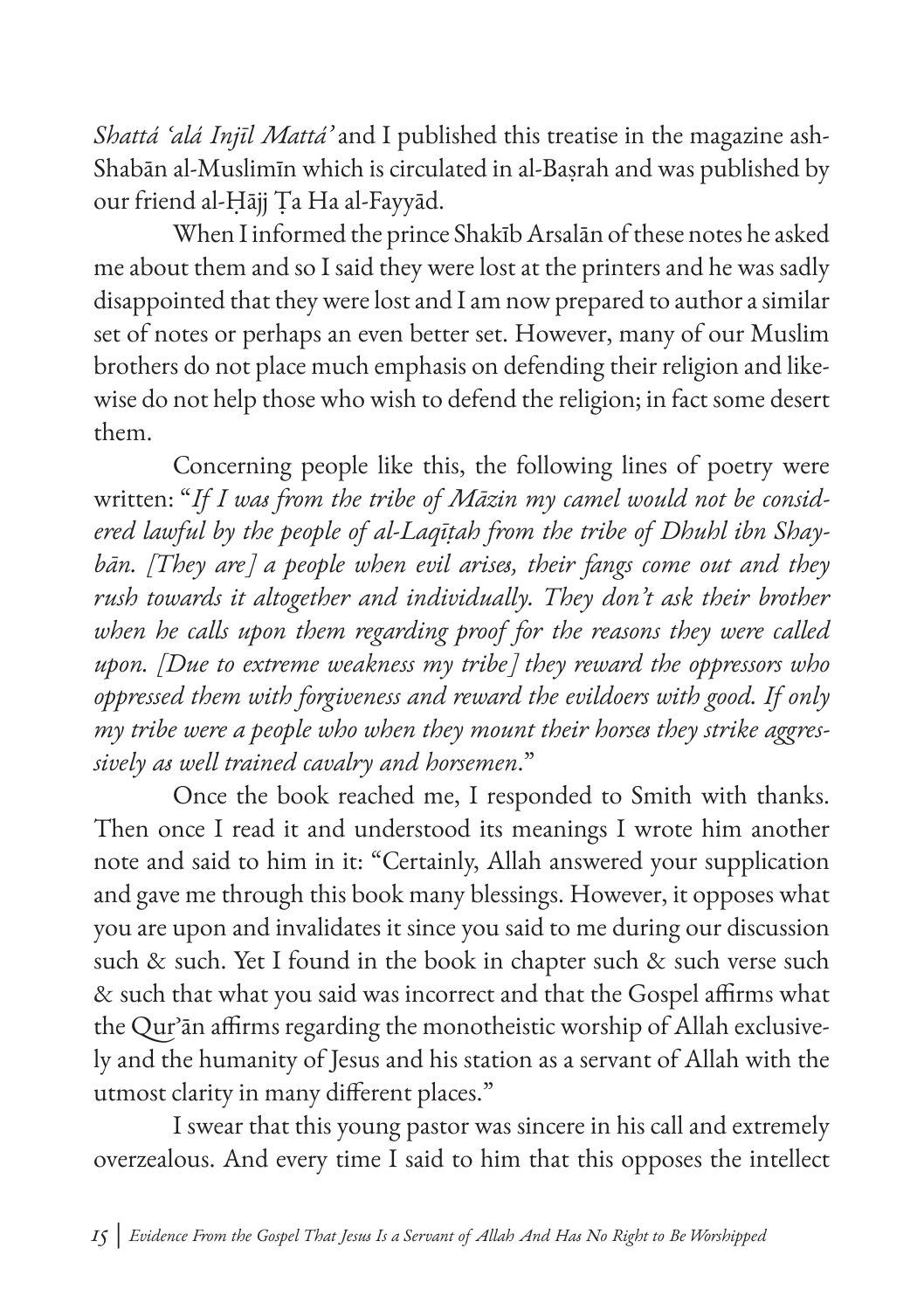he would respond saying to me that the intellect is deficient and that the speech of Allah is perfect and that Allah knows what we do not know. And I visited him once in his Mission before the arrival of the book and I found that he would not eat meat whether he was by himself or in front of the people. So he used to order his cook to prepare for him food that was vegetarian and prepare for his wife and son food with meat so I spoke to him about it.

So he said to me: "Certainly the pagans that I invite to enter into Christianity severely hate eating meat so I am compromising for them. And I have left eating meat for the sake of the Messiah." So I said to him: "But they don't see you in your home?"

Then he said: "However, I cannot lie to them and claim that I don't eat meat while I really do." For this reason his call influenced them and I saw thirty men with their wives and children with him conferring with him regarding the building of a church and they built it with their own hands in spite of their extreme poverty as opposed to that other pastor who used to teach me English in the city of Lucknow since no one believed in him because he himself was not a true believer and sincerity is the secret of success even as it relates to falsehood.

### *Responding to a Second Christian Doubt*

From the things that callers to Christianity often misunderstand in this time is that they say to young impressionable Muslims that the Qurʾān has guaranteed for us victory and might since it says in *Sūrah Āli ʿImrān*: "When Allah said: 'O Jesus, I will take you and raise you up unto Myself and purify you from the disbelievers. And I will make those who follow you superior to those who disbelieved until the Day of Resurrection."[Q 3:55].

A Moroccan youth informed me that a priest in Rabat had furnished rooms that the Moroccan youth would reside in for free in order to bring them closer to him and test them in their religion. And this priest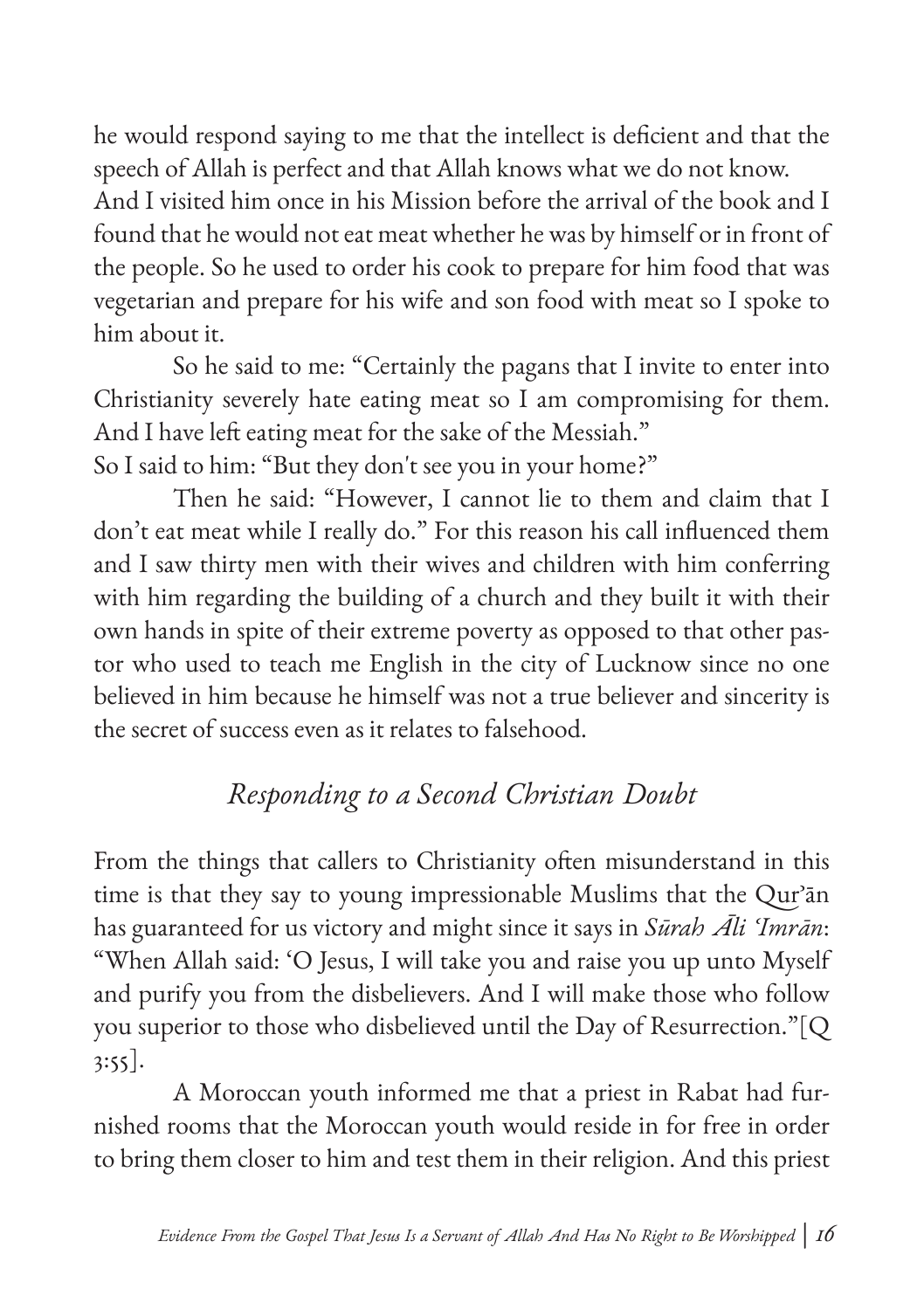said to them: "If you see that the Christians are mighty, wealthy, strong, happy and conquerors in every land then do not be surprised by that since the Qurʾān promised them this." And then he mentioned the previously mentioned verse and they believed him and there wasn't a single one of them amongst them who knew the meaning of the verse.

So I said to him: "He has certainly lied to you and tricked you. If the matter was truly as he described it the Christians of Najrān would have been victorious. They had one hundred and twenty thousand fighters, yet they preferred to reach an accord with the Prophet and pay the jizyah.

If what he said was true the Prophet would not have been victorious in the invasion of Tabūk and Rome would not have feared him and the thought of fighting him. And if what he said were true the Roman Byzantines from the lands of ash-Shām which are now referred to as Syria would never have been defeated and they left it after having ruled over it for a long time.

And if what he said were true the companions of the Messenger of Allah would not have been victorious over the people of Egypt who were Christian. And if what he said were true the people of Morocco (the Moors) would not have been victorious against Spain and Southern France and would not have ruled Spain along with the Arabs for eight hundred years.

If what he said was true, the Christians would not have been defeated in the battles of Constantinople which was conquered by the Muslims and it would have remained in the hands of their descendants until today.

The meaning of the verse: 'And I will make those who follow you…' is a reference to the Muslim monotheist believers in Allah who believe in all of the Messengers and the revealed scriptures. And the expression: '… superior to those who disbelieved…' refers to those who do not believe in Allah or worship Him with monotheism or those who disbelieve in some of the revealed scriptures or some of the Prophets . So the verse is a proof for the Muslims of this time and not for their enemies.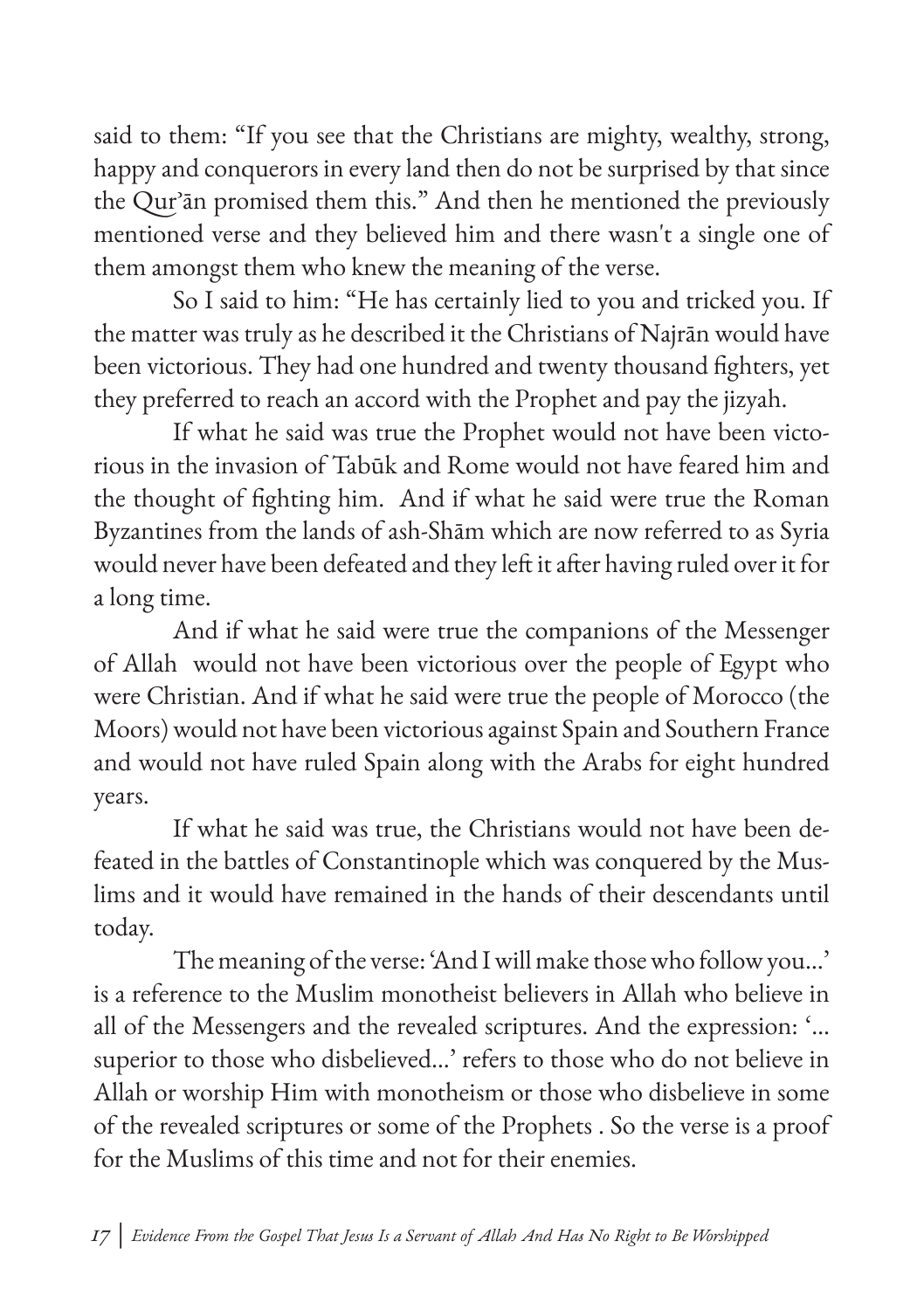Then the young man was amazed and he was in the midst of achieving clarity. Most of the Muslims in this time can be described with the following line of poetry: 'The critics claim that I am certainly in trouble and they are truthful however my trouble is that it doesn't reveal itself.'

It is amazing that whenever they read the Qurʾān they never do so with the intention of recognizing the truth. Instead, they read it to look for errors according to them then they say for example: 'Where did Muḥammad get this story from?' So they continue to search. And if they find a familiar story in the Torah or Gospel or the Talmud, they rejoice in the strongest way and think that they have become triumphant with the goal that they are continuously pursuing. So they say definitively that it is from those other books and completely disregard the many differences between the two stories or legislations."

#### *Responding to Another Christian Doubt*

An example of this can be found in the story of Noah, since they state definitively that the Qurʾān took the story from the Torah in spite of the fact that at the time when it was sent down, there wasn't a single Jew living in Mecca. And those who knew how to read and write were very few in number. And there was no relationship between them and the Prophet except hatred and animosity. The Prophet himself did not know how to read or write and his enemies used to watch him so if they saw a literate person visit him or saw him visit a literate person, they would criticize him for it. And the story of Noah in the Torah is narrated in a way that is descriptive and in a manner that described the ark, its length and width and height. And the heretics have taken what is in the Torah from the description of the parts of the earth and its geography as a reason to attack its authenticity and they have not found anything in the Qurʾān that would make it a target for their criticism.

Then you read the story in the Qurʾān and then read the similar story in the Torah and you will find that the difference between the two is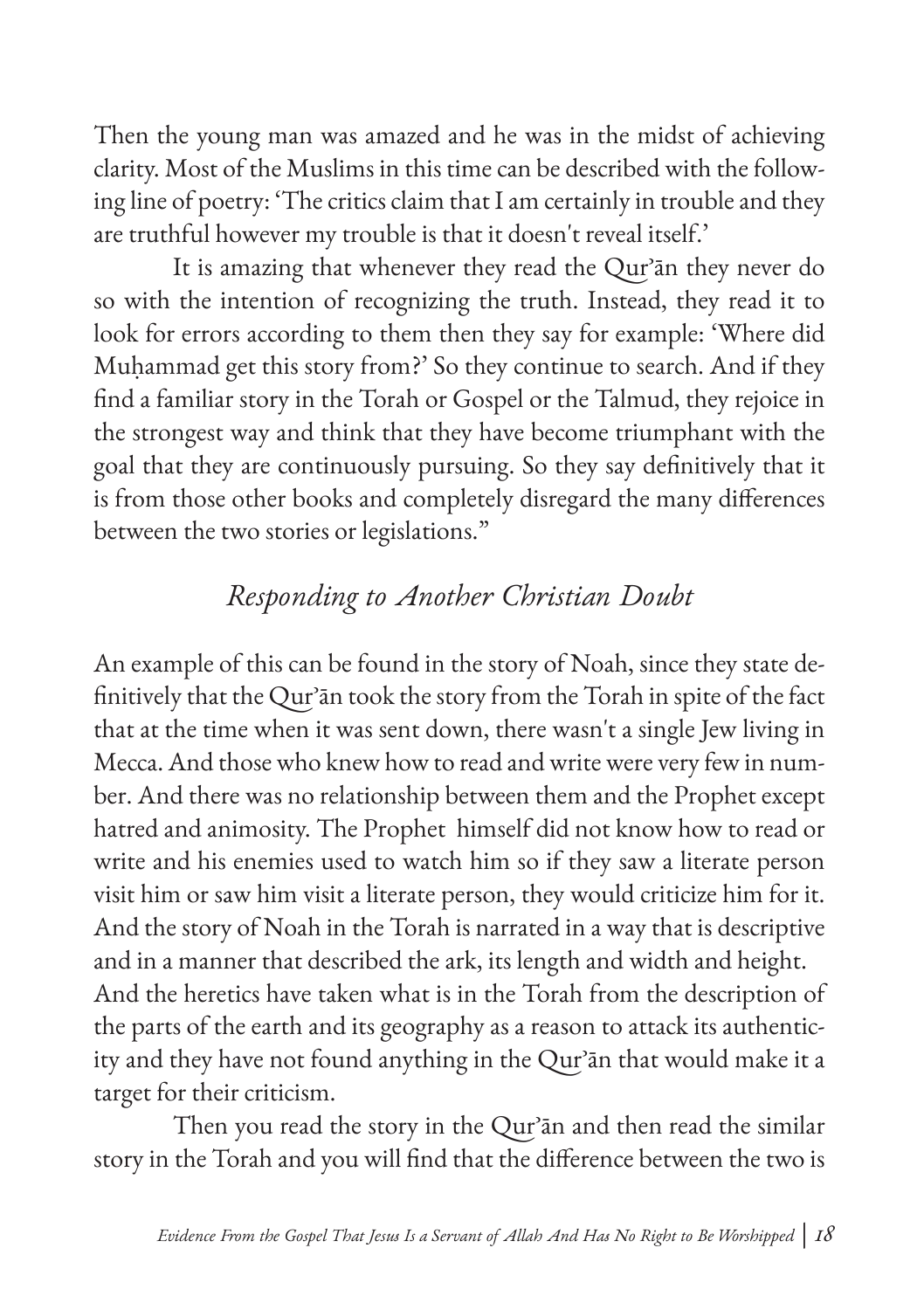substantial. The style of the Qurʾānic narrative is nurturing and attractive. It weaves in and out of admonition, warning and glad tidings and it is far removed from the styles of the speech of men while in the Torah they are the opposite of this. If they do not find for the Qurʾānic story any precedent in the Torah or the Gospel or the Talmud like the story of Luqmān, they say it is from the fables of the Arabs and their legends.

As for when it comes in the Torah and Gospels, then it must be written as if it were written in gold (the Bible) such that they make whoever reads these stories out to be someone confronted with a matter that is definitive and thus cannot be changed. However, all of that does not deter the enemies of the Church since they certainly still severely criticize the books of the Jews and Christians.

#### *From the Partiality of the People of Ignorance and Disbelief Against Islam and their Hostility Towards it*

I was in the University of Bonn as both a student and a lecturer and there was a student who was there who used to be called 'Jacoby' who was half Jewish and this is the term that Hitler used to refer to the person for whom one of his parents was Jewish while the other was German.

The half-Jews experienced things in a time when the noose was tightened around the Jews in terms of freedoms that the Jews could not experience. So the rulings that were applied to the Jews like the inability to study in German schools did not apply to half-Jews but most of the administrators of these schools used to apply it to them anyways out of hatred and contempt for them but not due to a law. But those who were lenient from amongst them accepted them. The head of the Oriental Department in the University of Bonn was from those who were lenient. I did not initiate any hostilities with this individual. I used to permit him to attend my lessons in Arabic and Islamic studies. However, he initiated hostilities with me for no other reason except my being an Arab. The acting head of the department was a Catholic instructor whose name was 'Hoffnung' and he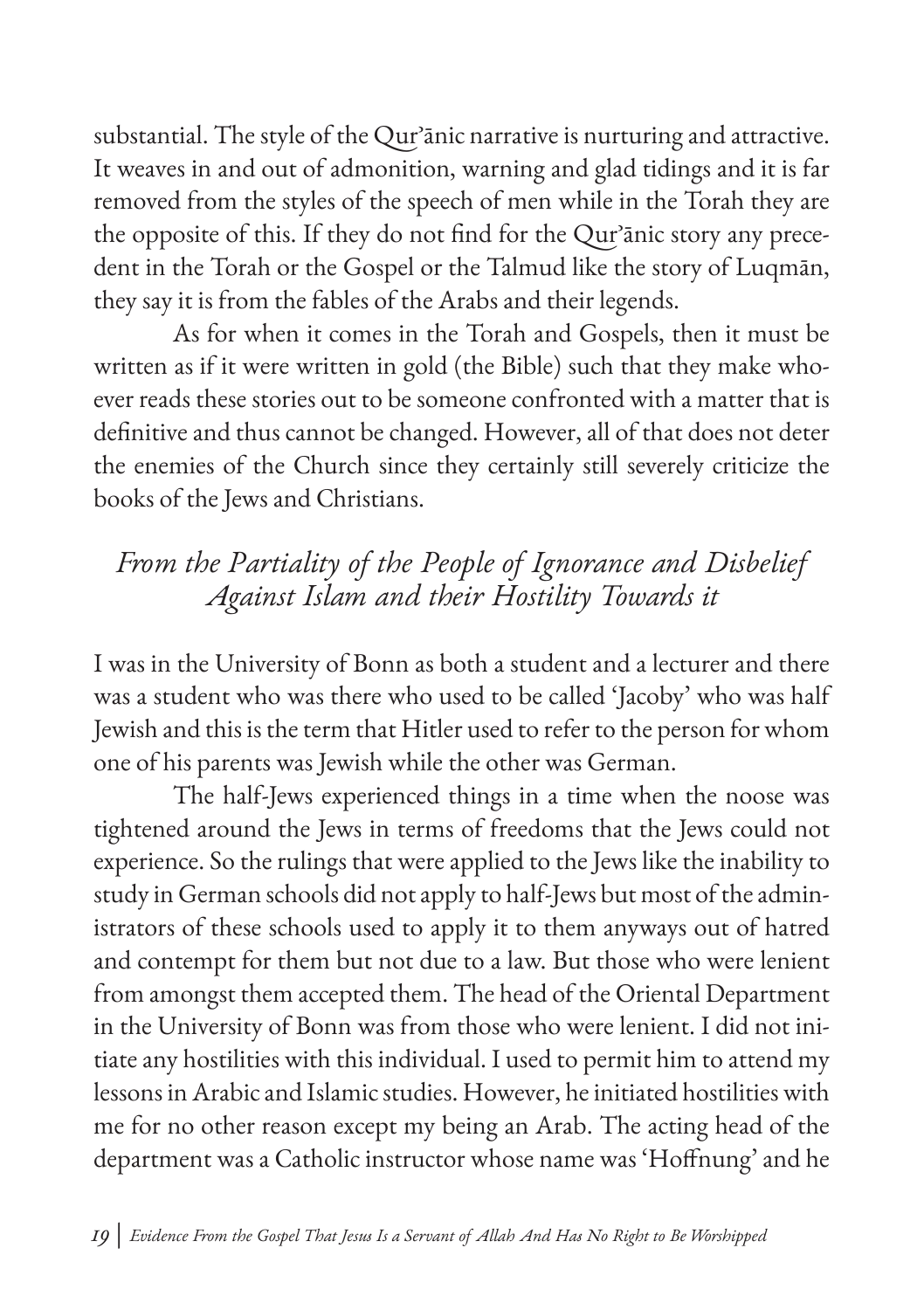hated me for two reasons:

1. The first of them was because we differed over a classroom. The prior supervisor had ruled in favor of me and against him and this remained with him.

2.The second was that he was a Professor of Hebrew yet the stu dent Jacobi was his teacher because he knew Hebrew better than him because he was half-Jewish.

3.And there was a third reason which was that Catholics during the time of the Nazi regime used to identify with the Jews. So

Jacobi sensed that he was able to harm me and thus began to do so. From the examples of this was that we were once both looking through the archives when Jacobi took the Qurʾān and placed it on the table and said to those who were present: "Look, this is the speech of Allah!" And he began to laugh so that they would laugh along with him but it did not provoke anyone and none of them laughed along with him.

I stood up and took a stack that included the Torah and the Gospel over which it was written in German 'The Holy Bible'. As for the Qurʾān, then the Qurʾān of Muḥammad was written over it. So I placed the stack of the Torah and the Gospel near the Qurʾān then I looked at him and said: "O Jew, if this is the speech of Allah (while pointing to the Torah and the Gospel), then this is also the speech of Allah (while pointing to the Qurʾān). We are neither children nor ignorant laymen. We are students in Universities who are learning how to conduct research and verify. So these two books were brought by two individuals from mankind just as this one was as well. So why must we say definitively about these two books that they are both the speech of Allah whereas in the case of this book it must be a lie against Allah while the manner in which they were all conveyed to us was the same? This is the weak logic."

So then Jacobi said to me: "I know what you're saying. I am a Christian (a Protestant) and definitely not a Jew in any way. Certainly, the law will punish you for such an accusation." So I said to him: "If you're not a Jew, then I am a Jew." Then those who were present laughed while he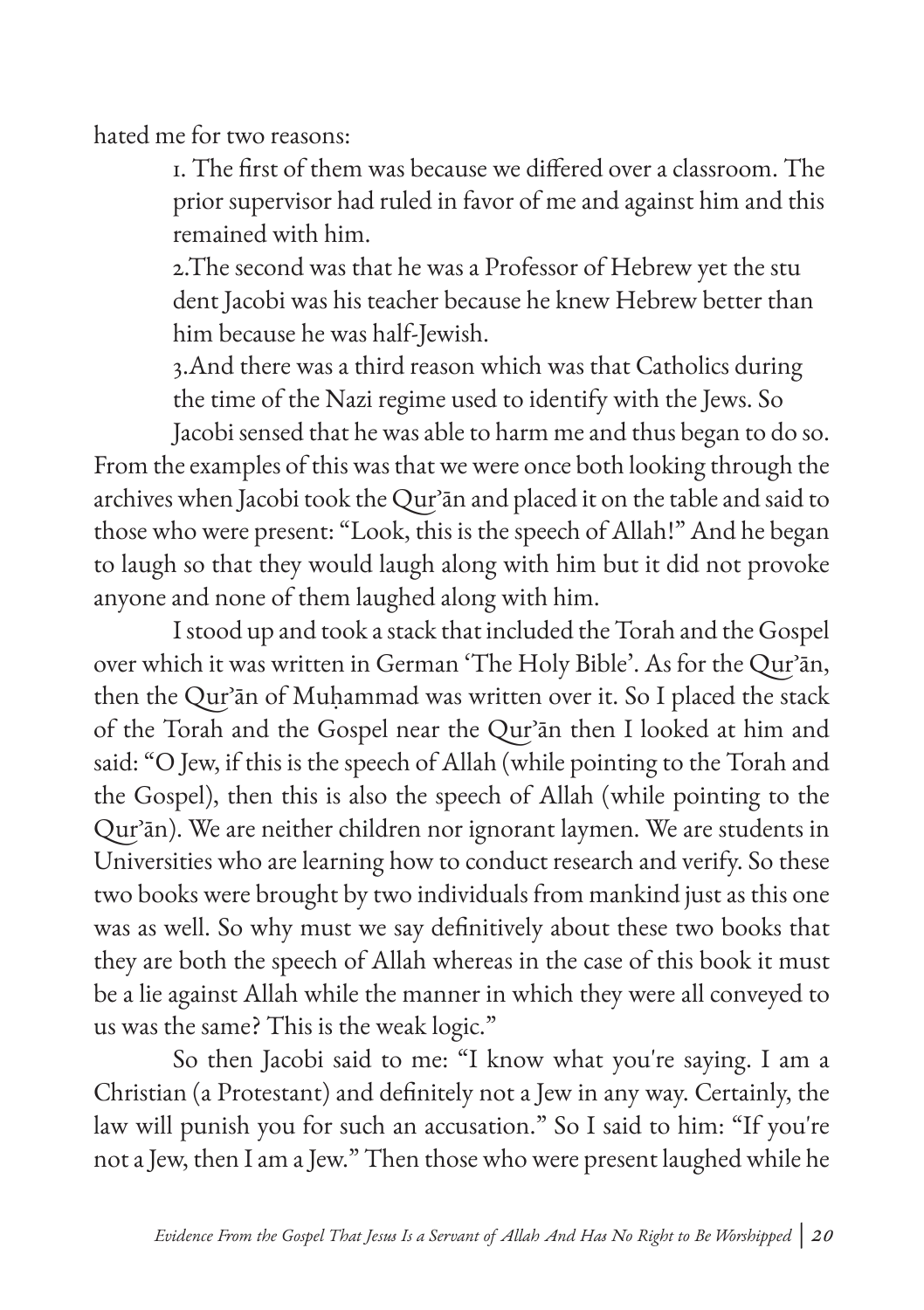was unable to make them laugh at me. Rather, the tables had turned and Allah had reversed the tide on him and Hoffnung in the worst way. And he used to reside in Cologne, where an English bomb fell on his home and destroyed it and killed everyone in it. And if we said a home in the larger cities, it is as if we say a village in our land since surely its inhabitants are in the hundreds.

Another example of his hostilities towards me materialized when he assumed an administrative position in the department and refused the Doctorate proposal that had been suggested for me by his predecessor and for which I had spent over a year working on it under his supervision. So then Hoffnung comes and claims that the topic of the thesis had been written by an English scholar from Cambridge. So I said to him: "I have no knowledge of that Englishman's work and he did not write it in German which is the language in which I have written my thesis." All of the professors from the Oriental department rejected his assertion, and while this was occurring, I received an invitation to the German Radio station in Berlin by way of the director of Radio Cologne for consultation regarding the establishment of an Arabic German radio station. So I transferred to Berlin as both a student and lecturer and proofreader or linguistics reference as it is called in German for the radio station. I completed my studies at the hands of Professor Hartmann and thus Allah spared me from the evil of Hoffnung and his companion Jacobi.

#### *Issue: Regarding the Christian claim that Jesus was crucified*

This was from the partiality and zealousness of the people of the various religions one unto the other. And I still have several anecdotes regarding this and from amongst them is the time when one of the young brothers who attend my lessons and admonitions; he was an engineer for the Directorate of Endowments in Baghdad (I think his name is Taḥsīn) and his father's name was undoubtedly ʿAbdul-Qādir. And I think this occurred in 1955 or 1956. He said to me: "Certainly, my father works in one of the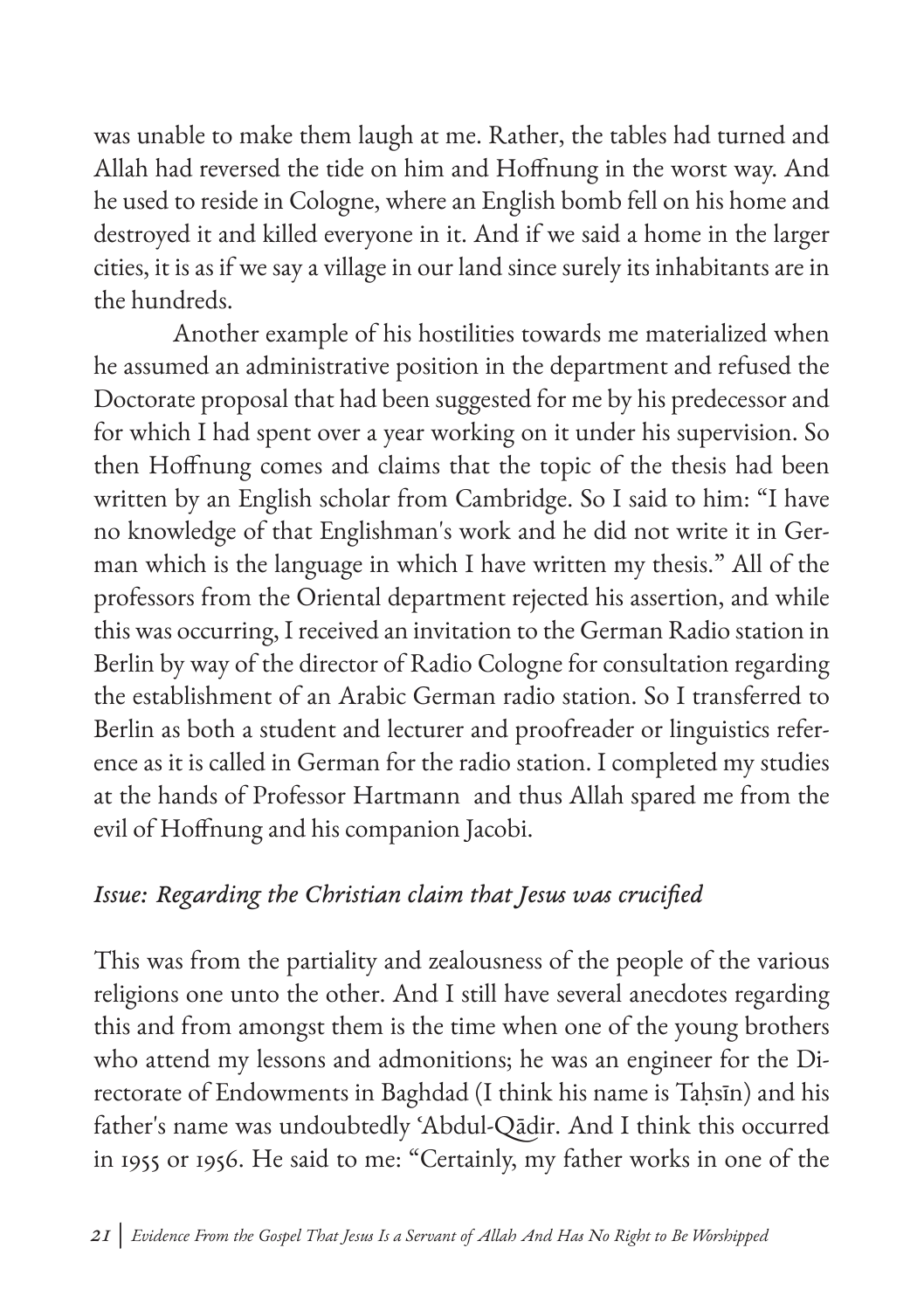governmental positions alongside a Christian co-worker. This Christian would always attack Islam in order to anger ʿAbdul-Qādir.

One day, he said to him: 'I have never seen a people with less intelligence than you Muslims.' So he [ʿAbdul-Qādir] said to him: 'And how is that?' Then he said: 'You people claim that the Jews did not kill the Messiah while the Jews have all agreed that they did kill him. And we the Christians with all of our various denominations have agreed upon this. And all of the sects in the world accept this and believe it because it is a narration that is so prevalent it could not be a lie yet you reject it. So you people are like the one who pounds his head against the wall.'" So the father of Taḥsīn did not know how to respond to him and returned to his home upset and downtrodden. When dinner was presented to him, he refused to eat and told his family the story. So Taḥsīn sought me out in order to offer him proof of the lies of the Christians and the Jews and truthfulness of the Muslims from the Gospel that they claim to believe in. So I answered him with the following issues:

In the Gospel of Matthew in chapters twenty-six and twenty-seven, the Jewish Rabbis reached the judgment regarding Jesus the son of Mary that he disbelieved and deserved to be executed according to the legislation of the Torah. Their narration of the story of his execution supports their claim that this is falsehood and this can be summarised in several points that the Christians who attack Islam must be able to answer:

> 1. Did those who arrested Jesus (according to their claim) know his identity or not? The Gospel of Matthew bears witness that they did not know who he was. [See: Matthew 27:11, Matthew 27:19, and Matthew 27:22-24].

2. Did this occur during the day or at night? The Gospel of Matthew says this occurred at night. [See: Matthew 26:34 and see also John 18:1-12].

3. Who was the one who brought them to him? The Gospel of Matthew says that it was his twelfth disciple Judas Iscariot. [See: Matthew26:14-15].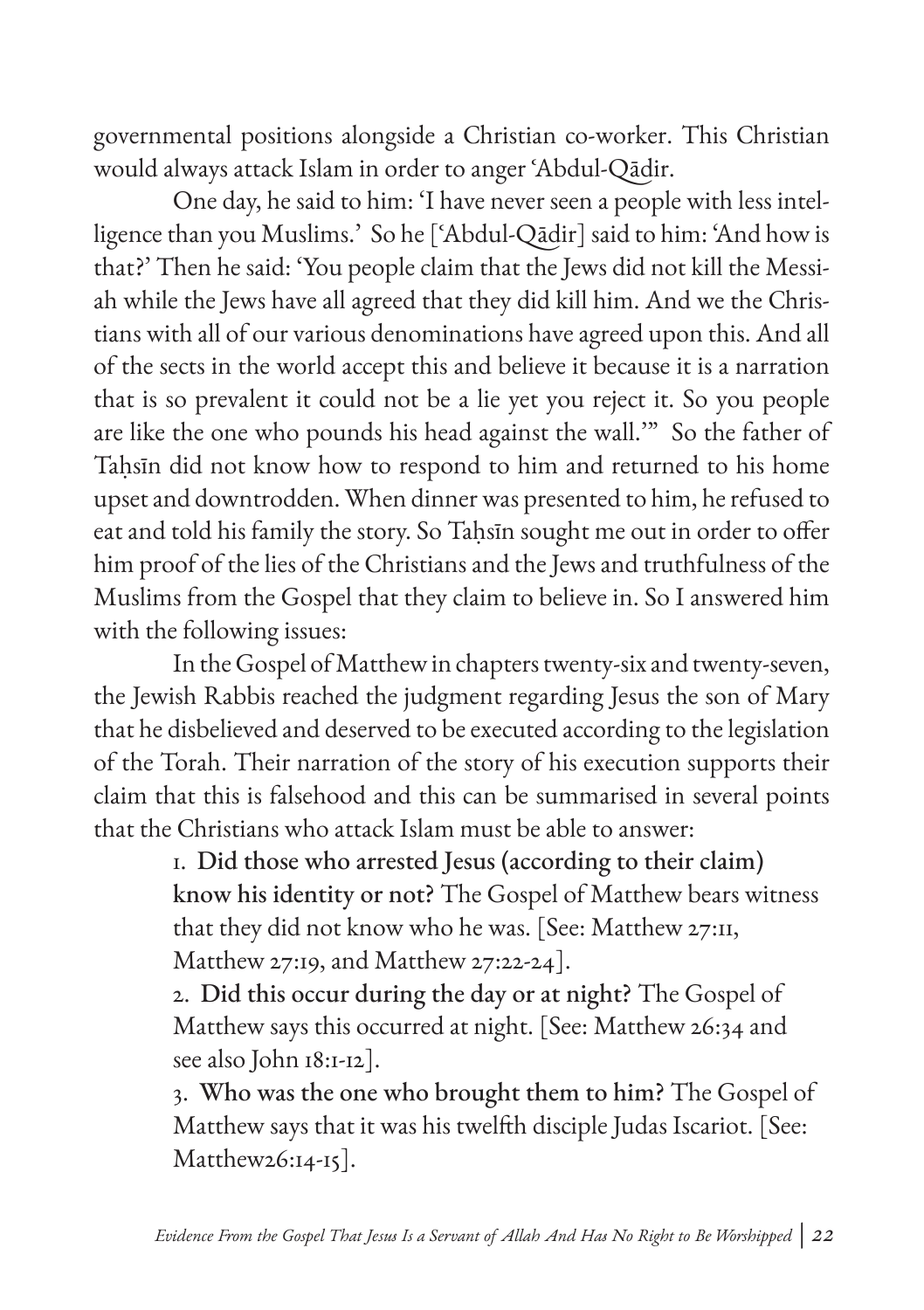- 4. Did he do this for free or was there some financial motivation? The Gospel of Matthew says that he showed them where he was for a bounty the value of which was thirty pieces of silver. [See: Matthew 26:14-15 and Matthew 27:3.]
- 5. What was the state of the Messiah on that night? The Gospel of Mat thew says that he was worried and feared for himself and that he supplicated to Allah saying: "…O my Father, if it be possible, let this cup pass from me..." It is impossible for a believerto say this not to mention a Prophet of Allah. This is be cause the believers have faith that Allah is able to do all things. [Matthew 26:39].
- 6. What was the state of the twelve disciples? The Gospel of Matthew says that they were overcome by sleep on that night even though their teacher (according to you) was distressed. [See: Matthew 26:40-44].
- 7. Was Jesus pleased with their situation? The Gospel of Matthew says that he was not pleased and that he would go to them and wake them up and say get up and supplicate to Allah and ask him for wellbeing in the face of trials and tribulations. Then he would come to them again and find them sleeping and then wake them saying to them something similar. This condition is not consistent with students that are dutiful. And if this were the case and they were students of a righteous scholar then how much more so in the case of students of the Messiah.
- 8. Did they come to his aid when the crowds converged upon him? The Gospel of Matthew says that they abandoned him and ran.
- 9. Did Jesus maintain a good opinion of his students on that night? The Gospel of Matthew says that he informed them that the would abandon him . And when one of them said to him; and it was Peter: "Though I should die with thee, yet will I not deny thee." The Messiah said to him: "That this night, before the cock crow, thou shalt deny me thrice." The Gospel of Matthew said it and so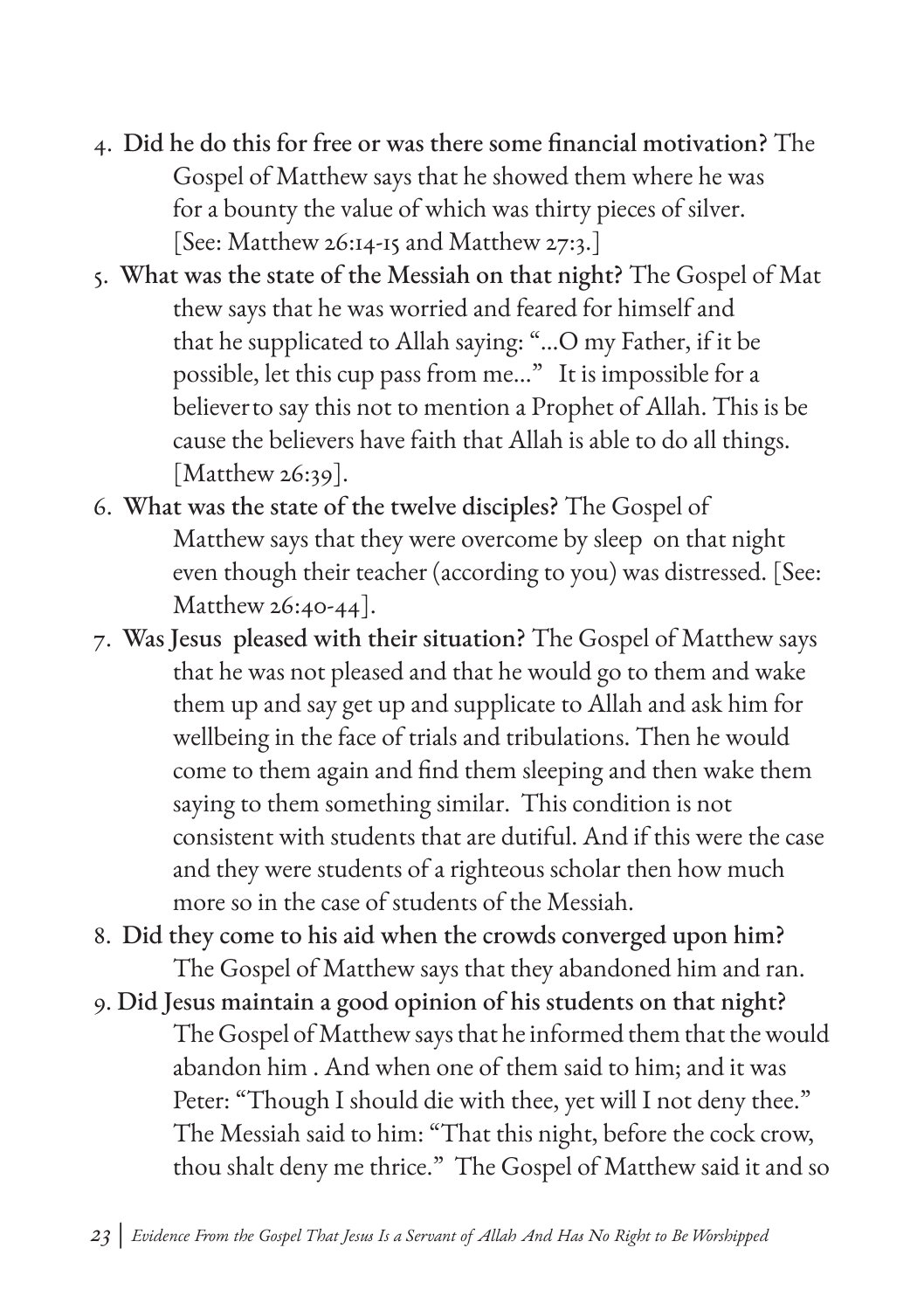it was.

- 10. How did the crowds converge upon him? The Gospel of Matthew says that they approached him with swords and staffs and that after Judas Iscariot showed them where he was, they seized him and took him to the leader of the Rabbis who judged that he should be executed. And the other Jewish Rabbis agreed with this ruling and the crowd took him while spitting in his face and beating him. After that they stripped him of his clothing and made him put on a red garment and placed a crown of thorns on his head and ridiculed him saying you are the king of Israel as you claim and mocked him in the worst way.
- 11. Who determined that he should be killed? The Gospel of Matthew says that the Roman Pontius Pilate who was the Governor of Pal estine at that time did .

12. When the crowds approached the Governor with that man and they informed him that the Jewish Rabbis had applied the judgment of the Torah to him and that he should be crucified, did he believe them automatically without verification? The Gospel of Matthew says that he did

not believe them. In fact, he even asked the accused if what they were saying was correct. But he remained silent and did not say anything. And he repeated his question but the man remained silent and stayed silent rather than professing the truth even though it was an obligation upon him –even if he wasn't a Prophet or Messenger-to profess the truth and reject the claims of the Jews. Then his wife was sent to him and she said: "Have thou nothing to do with that just man: for I have suffered many things this day in a dream because of him." And the Gospel said that he used to offer long admonitions amongst the Jews wherein he would berate them and rebuke them in a way that reached the limits of insulting and defaming. So why then would he remain silent on this day when the Gover nor asked him if he is a person who desires to support the truth?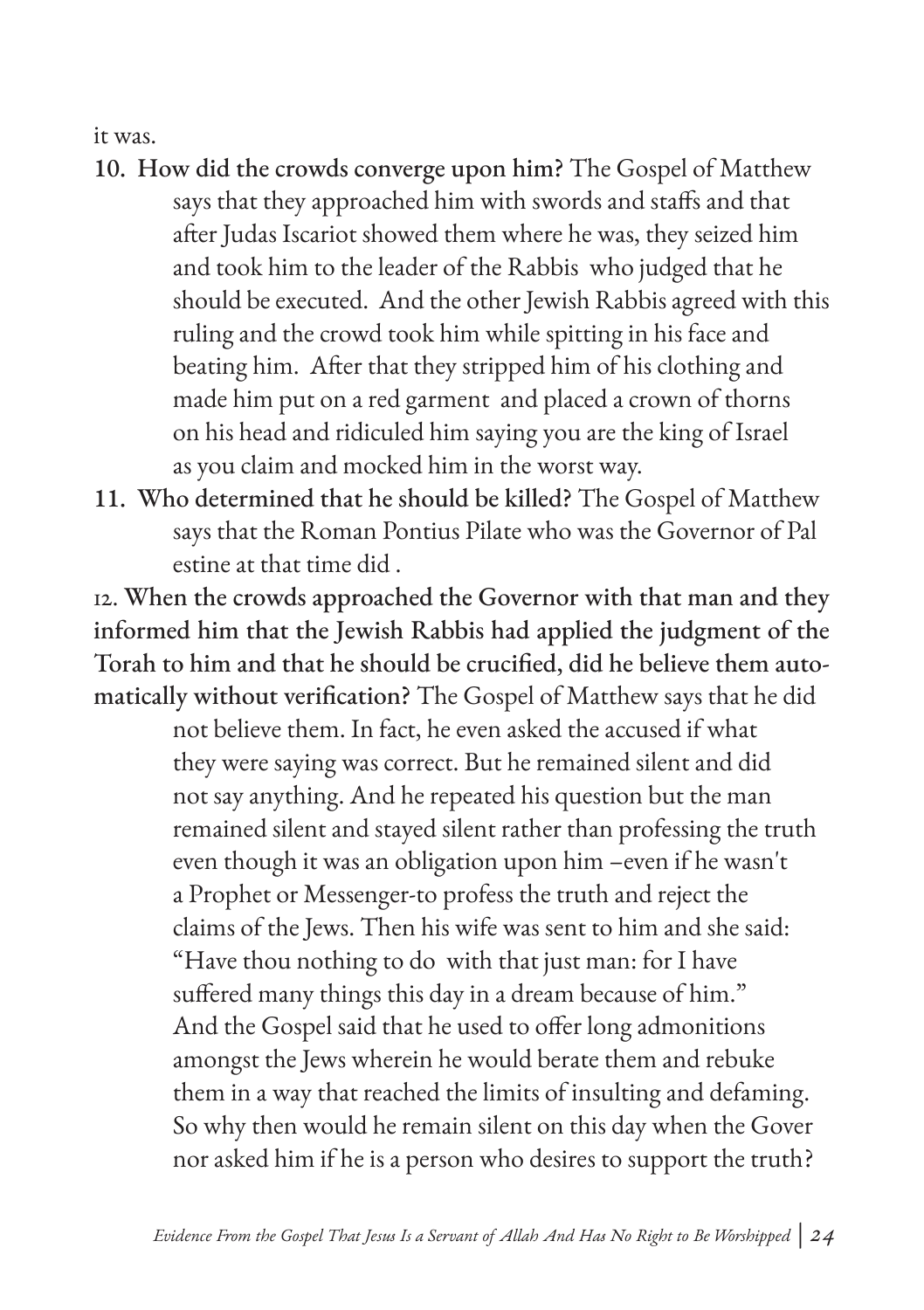13. How did his crucifixion occur? The Gospel of Matthew says that he was crucified between two thieves and that they both in sulted him and said to him if you are truthful then save yourself.

14. And then the major point of contention, what did he say when he was crucified according to your claim? The Gospel of Matthew says that

> they heard him say in a loud voice: "Eli, Eli, lama sabachthani?" This is an Aramaic term that means: "God, my God, why hast thou forsaken me?" This is disbelief according to all of the people of the religions. And whoever ascribes this to a Prophet is a disbeliever in all of the revealed religions.

So Taḥsīn went to his father and gave him the questions and said to him: "Dr. al-Hilālī our teacher says that you should say to him: 'If you were really truthful regarding what you claim, then answer these questions in a way that is intellectually acceptable and would be pleasing to those who are fair and just. And if you desire a discussion that is longer than this then I welcome it."

Then the father of Taḥsīn took the questions and after reading them over and over with his son he became happy and joyful. He then went to the Christian and gave the questions to him. Then when he read them, he dropped the paper from his hand and his remorse was apparent and he promised ʿAbdul-Qādir that he would not continue to attack Islam.

This is what comes to mind from the things I have read in the Gospel of Matthew so long ago. And all praise is due to Allah and may the peace and blessings of Allah be upon the Messenger of Alla, his family and everyone who follows him upon goodness until the Day of Judgment.